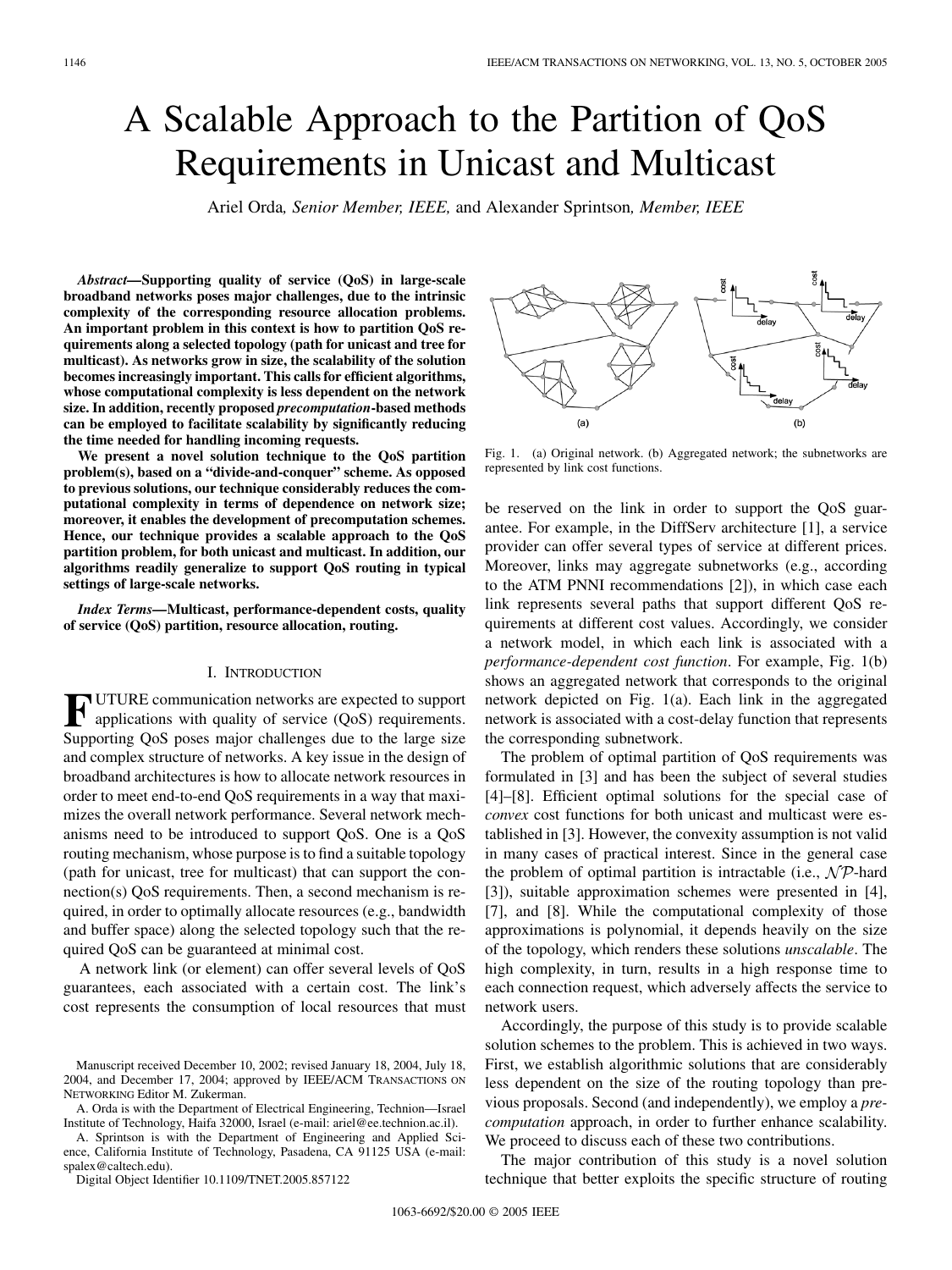topologies (paths and trees). More specifically, we employ a "divide-and-conquer" scheme, which first computes the costs of supporting various QoS requirements through smaller components (subpaths and subtrees) and then combines the results in order to obtain solutions for larger components. With our methods, the computational load can be efficiently distributed along network nodes. Furthermore, it can be generalized to handle the combined problem of routing and partition of QoS in typical settings of large-scale networks.

*Precomputation*-based methods have recently been proposed [\[9](#page-13-0)], [\[10](#page-13-0)] (in the context of QoS routing) as an instrument to facilitate scalability, improve response time, and reduce the computational load on network elements. The key idea is to reduce the time needed to handle a request by performing a certain amount of computations in *advance*, i.e., prior to the request's arrival. Such advance computations are performed as background processes, i.e., when a network element is idle or underutilized, thus resulting in better utilization of the computational capabilities of network elements. In addition, when the rate of incoming requests is high, a considerable reduction in overall computational load is achieved. Accordingly, we employ the precomputation approach in order to improve the scalability of our solutions.

Precomputation is performed by means of a two-phase procedure, referred to as a *precomputation scheme*. The first phase is executed in advance and its purpose is to precompute the optimal partition *a priori*, for each delay constraint supported by the path or tree. The computations performed at this phase are then summarized into a database for later usage. The purpose of the second phase is to provide an adequate solution on demand, i.e., upon an incoming request. The second phase either selects one of the solutions precomputed at the first phase or, if necessary, performs additional computations.

The rest of this paper is organized as follows. In Section II, we formulate the network model and formally state the considered problems. Section III deals with unicast topologies and presents solutions both for performing on-demand computation as well as precomputation. Section IV presents similar solutions for the much more complex setting of multicast. Finally, conclusions are presented in Section V.

#### II. MODEL AND PROBLEM FORMULATION

This section formulates the general model and main problems addressed in this paper. For clarity of presentation, we focus here on unicast; the definitions and terminology for multicast are presented in Section IV.

A *network* is represented by a directed graph  $G(V, E)$ , where V is the set of nodes and E is the set of links. Let  $N = |V|$ and  $M = |E|$ . A *path* is a finite sequence of nodes  $P =$  $\{v_0, v_1, \ldots, v_n\}$ , such that, for  $0 \le i \le n - 1, (v_i, v_{i+1}) \in$  $E; n = |\mathcal{P}|$  is then said to be the *number of hops* (*or hop count*) of P. The subpath of P that extends from  $v_i$  to  $v_j$  is denoted by  $P_{(v_i, v_j)}$ . We assume that the connection's topology, i.e., a path  $P$ , is given.

Each link  $l \in E$  offers different (integer) QoS guarantees  $\{d_l\}$ , whose significance depends on the type of considered QoS requirement. For example, when the QoS requirement is an upper bound on the end-to-end delay, the values  $\{d_l\}$  are delay

ទី ∔ eos  $\frac{3}{2}$  $8$  0 1 2 3 4 5 6 7<br>delay  $2345678$  $1 2 3 4 5 6 7$  $\overline{\mathfrak{o}}$ 1 2 3 4 5 6 7  $v_0$  $v_1$  $\boldsymbol{v}_2$  $v_3$  $v_4$ 

Fig. 2. Instance of Problem OPQ.

guarantees supported by link  $l$ . A QoS partition on a unicast path  $\mathcal P$  is a set  $\{d_l\}_{l\in\mathcal P}$  of local QoS requirements, which satisfies the end-to-end  $Q$ oS requirement  $D$ .

QoS requirements may be *additive*, such as delay and jitter, or *bottleneck*, such as bandwidth. As is easy to verify, the QoS partition problem is straightforward for bottleneck metrics, hence we focus on additive QoS requirements. In other words, a partition of a QoS requirement D on a path P is a set  $\{d_l\}_{l \in \mathcal{P}}$  such that  $\sum_{l \in \mathcal{P}} d_l \leq D$ . For clarity of presentation and without loss of generality, we describe our model and problems in terms of end-to-end delay requirements.

For each link  $l \in E$ , there is a *link cost function*  $c_l(d)$  which assigns a cost to each delay guarantee  $d$  that the link offers. We assume the  $c_l(d)$  is higher for tighter delay constraints, i.e., the function  $c_l(d)$  is monotonically decreasing. For clarity of presentation, we assume that, if a delay guarantee  $d$  is not supported by a link l, then  $c_l(d) = \infty$ . The link cost function estimates the quality of the link in terms of resource utilization; it may depend on various factors, e.g., the link's available bandwidth and its location. The link cost function can be specified by either an algebraic expression or by a table that specifies costs for supporting various delay guarantees. In the latter case, we say it is a *discrete* cost function. We shall assume that all parameters (both delay guarantees and costs) are (positive) integers. The overall cost of a partition  $\{d_l\}_{l \in \mathcal{P}}$  is the sum of the local costs, i.e.,  $\sum_{l \in \mathcal{P}} c_l(d_l)$ .

The optimal QoS partition problem is then defined as follows.

*Problem OPQ (Optimal Partition of QoS):* Given a path  $P = \{v_0, \ldots, v_n\}$  and a delay constraint D, find a QoS partition  $\{d_l\}_{l\in\mathcal{P}}$  such that  $\sum_{l\in\mathcal{P}}d_l \leq D$  and  $\sum_{l\in\mathcal{P}}c_l(d_l)$  is minimized.

The solution  $\{d_l\}_{l \in \mathcal{P}}$  of Problem OPQ is referred to as an *optimal partition of a QoS requirement*  $D$  along  $P$ .

Fig. 2 demonstrates an instance of Problem OPQ. Suppose we need to establish a connection with a delay requirement 8 between  $v_0$  and  $v_4$ . For this purpose, we use path  $\mathcal{P} = \{v_0, \ldots, v_4\}$ , with link cost functions, as depicted in Fig. 2. The optimal partition for this instance is  $\{2, 2, 1, 3\}$ , i.e., the delay requirement for the first link is 2, for the second link is 2, etc. The cost of the optimal partition is 17.

As mentioned in the Introduction, we devise efficient schemes for precomputation of optimal partitions for a wide range of delay constraints. The related problem is defined as follows.

*Problem POPQ (Precomputation of OPQ):* Given a path  $P = \{v_0, \ldots, v_n\}$ , find, *for each delay requirement D*, a QoS partition  $\{d_l\}_{l \in \mathcal{P}}$  such that  $\sum_{l \in \mathcal{P}} d_l \leq D$  and  $\sum_{l \in \mathcal{P}} c_l(d_l)$  is minimized.

For clarity of presentation, we make the following simplifying assumptions.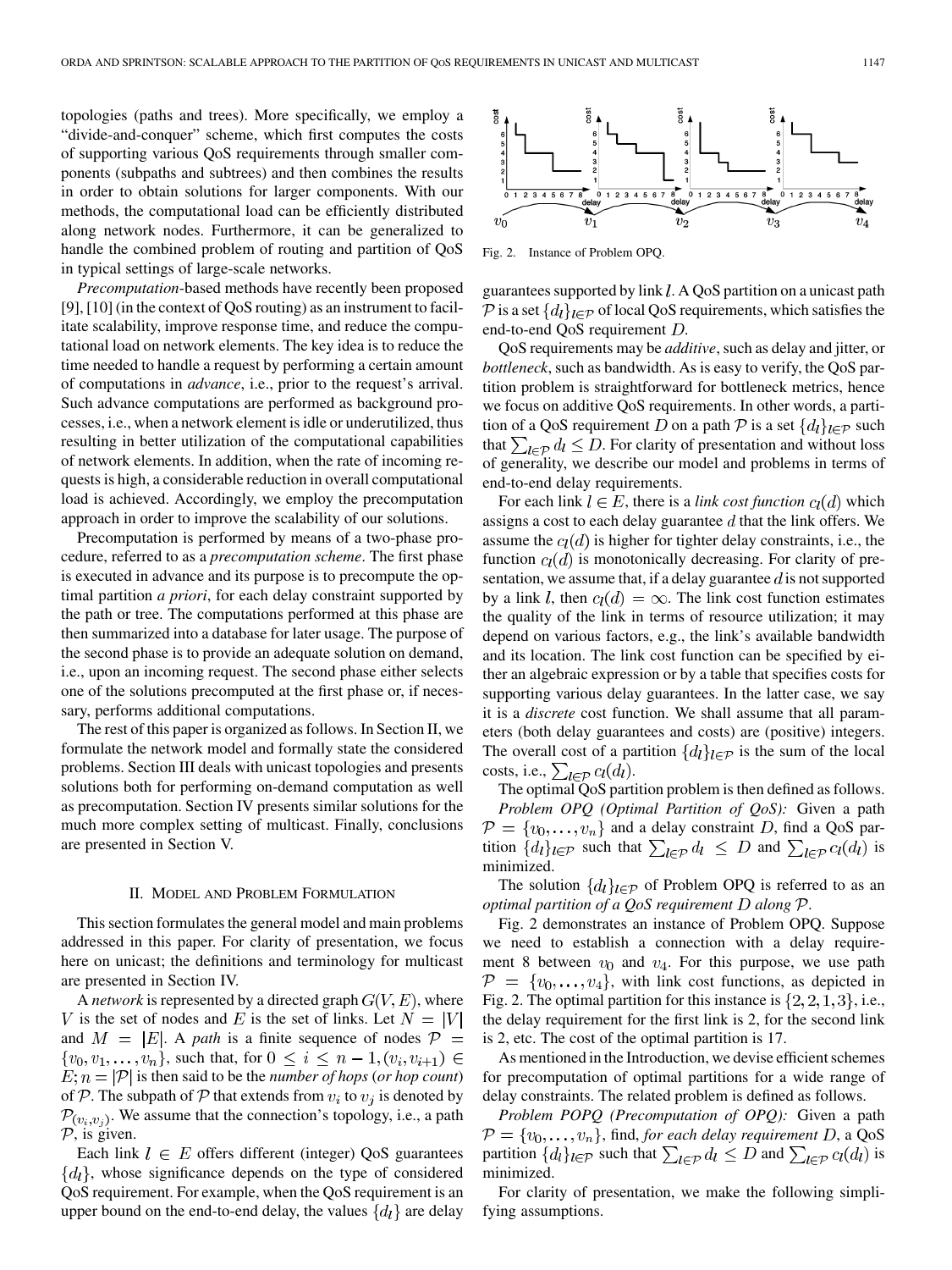- 1) The number of links  $n$  in path  $P$  is a power of 2, i.e.,  $n = 2<sup>K</sup>$ , for some integer K.
- 2) Given delay constraint d, the cost  $c_l(d)$  of supporting d by link l can be computed in  $\mathcal{O}(1)$  time.
- 3) Given a cost  $c$ , the minimum delay constraint  $d$  supported by link *l* at cost *c*, can be computed in  $\mathcal{O}(1)$  time.

Dropping Assumption 1 requires a mild and straightforward modification of our results, with no penalty in terms of computational complexity. Assumptions 2 and 3 require that the functions  $c_l(d)$  and the corresponding inverse functions can be easily computed. Since a value of the inverse function can be computed through binary search, dropping Assumption 3 results in a small penalty in terms of computational complexity.

The computational complexity of our solutions depends on the maximum cost  $C<sup>max</sup>$  of supporting a delay constraint by a link in  $P$ . More specifically, let  $d_l^{\min}$  be the minimum delay constraint supported by a link  $l$ , i.e.,  $\infty$ . Then  $C^{\max} = \max_{l \in \mathcal{P}} \{c_l(d_l^{\min})\}\$ . For example, in the instance of Problem POPQ depicted in Fig. 2 we have  $d_l^{\min} = 1$ and  $C^{max} = 6$ .

In general, Problem OPQ and Problem POPQ are intractable, i.e.,  $\mathcal{NP}$ -hard [[3\]](#page-13-0). Accordingly, in this work we resort to scalable  $\varepsilon$ -approximate solutions for fixed  $0 < \varepsilon < 1$ , i.e., solutions of (low) polynomial complexity, whose cost is at most  $(1 + \varepsilon)$ times higher than the cost of the optimal solution. Specifically, we present algorithms for Problems OPQ and POPQ whose computational complexity is  $\mathcal{O}(\frac{1}{\varepsilon^2} n \log(\frac{n}{\varepsilon}) + n \log \log C^{\max})$ and  $\mathcal{O}(\frac{1}{\epsilon^2} n \log(nC^{\max}))$ , respectively.

#### III. QoS PARTITION FOR UNICAST

In this section, we deal with the partition of QoS requirements along unicast paths. We begin by presenting our novel approximation approach. Then, we present approximation schemes for Problems OPQ and POPQ.

#### *A. Our Approach*

We observe that the optimal solution to the problem of QoS partition on a path contains within it optimal solutions for its subpaths. For example, in Fig. 2, the optimal partition  $\{2,2,1,3\}$  of delay constraint 8 for path  $\mathcal{P} = \{v_0,\ldots,v_4\}$ contains within it the optimal partition  $\{2, 2\}$  of delay constraint 4 for the subpath  $P_{(v_0, v_2)}$ . Accordingly, we compute the solutions to Problems OPQ and POPQ in the following "divide-and-conquer" fashion. We recursively split the given unicast path  $\mathcal P$  into two disjoint subpaths. We compute the set of delay guarantees supported by each subpath at different costs. These delay guarantees and the corresponding partitions are summarized by means of *delay functions*, defined below. We then obtain a solution to the original problem, i.e., a partition of delay constraint  $D$  on path  $P$ , by recursively combining the delay functions obtained for the subpaths.

*1) Delay Functions:* We begin by defining a new structure, namely, *optimal delay functions*, whose purpose is to summarize the delay guarantees that can be offered by subpaths at different costs.

*Definition 1:* The *optimal delay function*  $D_{(v_i, v_i)}^{\text{opt}}(c)$  of a subpath  $\mathcal{P}_{(v_i, v_j)}$  of  $\mathcal P$  is defined as the minimum delay requirement D supported by  $\mathcal{P}_{(v_i, v_j)}$  at cost c, i.e.,

$$
D_{(v_i, v_j)}^{\text{opt}}(c) = \min \left\{ D \mid \exists \{d_l\}_{l \in \mathcal{P}_{(v_i, v_j)}} \text{ such that } \right\}
$$

$$
\sum_{l \in \mathcal{P}_{(v_i, v_j)}} d_l \le D \text{ and } \sum_{l \in \mathcal{P}_{(v_i, v_j)}} c_l(d_l) \le c \right\}. \quad (1)
$$

Note that, if the subpath consists of a single link  $(v_i, v_{i+1})$ , then  $D_{(v_i, v_{i+1})}^{\text{opt}}(c)$  is the inverse of the cost function of that link, i.e.,  $D_{(v_1, v_{i+1})}^{\text{opt}}(c) = \min\{d \mid c_{(v_i, v_{i+1})}(d) \leq c\}.$ 

While optimal delay functions accurately capture the delays supported by subpaths of  $P$  at different costs, they are impractical, since their computation is intractable and, moreover, their storage requirements are prohibitively large. Accordingly, we use approximate delay functions that allow the cost of supporting a delay constraint to be slightly higher than the optimum.

*Definition 2:* A delay function  $D_{(v_i, v_i)}(c)$  of a subpath  $P_{(v_i, v_j)}$  is said to be  $\varepsilon$ -*approximate*, for some constant  $\varepsilon$ , if for each  $c \geq 0$  it holds that

$$
D_{(v_i, v_j)}(c \cdot (1 + \varepsilon)) \le D_{(v_i, v_j)}^{\text{opt}}(c). \tag{2}
$$

Given a  $\varepsilon$ -approximate delay function  $D_{(v_i, v_j)}(c)$ , we refer to  $\varepsilon$  as the *approximation error* of  $D_{(v_i, v_j)}(c)$ .

Let  $D$  be an arbitrary delay constraint. We denote  $\hat{c}$  =  $\min\{c \, | \, D_{(v_i, v_j)}(c) \leq D\}$  and  $c^{\text{opt}} = \min\{c \, | \, D_{(v_i, v_j)}^{\text{opt}}(c) \leq D\}$  $D$ , i.e.,  $\hat{c}$  and  $c^{\text{opt}}$  are the costs of supporting the delay constraint D according to the functions  $D_{(v_i, v_j)}(c)$  and  $D_{(v_i, v_j)}^{\text{opt}}(c)$ , respectively. Equation (2) implies that  $\hat{c} \leq (1+\varepsilon)c^{\text{opt}}$ , i.e., the cost  $\hat{c}$  of supporting the delay constraint according to the function  $D_{(v_i, v_j)}(c)$  is at most  $(1 + \varepsilon)$  times higher than the optimum.

In the next section, we construct approximate delay functions whose computation and storage requirements are feasible. For the sake of clarity, and when no ambiguity exists,  $\varepsilon$ -approximate delay functions shall be referred to as just *delay functions*.

*2) Logarithmic Sampling:* Approximate delay functions can be constructed from optimal delay functions by employing *logarithmic sampling*. The idea is to sample the optimal delay function at cost values  $\{1, 1+\delta, (1+\delta)^2, \ldots\}$ , where  $\delta$  is a constant, referred to as an *approximation parameter*. In general,  $\delta$  must be sufficiently small in order to compute an approximate delay function with small approximation error  $\varepsilon$ .

For each cost  $c$ ,  $(1+\delta)^i \leq c < (1+\delta)^{i+1}$ , and for each  $i \geq 0$ , the value of the approximate delay function at cost  $c$  is equal to the optimal delay function at cost  $(1 + \delta)^i$ , i.e.,  $D_{(v_i, v_i)}(c) =$  $D_{(v_i, v_j)}^{\text{opt}}(c')$ , where  $c' = \max\{(1+\delta)^t | (1+\delta)^t \leq c, t =$  $1, 2, \ldots$ .

For example, consider the optimal delay function  $D^{\text{opt}}_{(v_i, v_j)}(c)$ depicted in Fig. 3(a). The function is sampled at five cost values  $\{1, 1+\delta, \ldots (1+\delta)^4\}$ . The resulting approximate delay function  $D_{(v_i, v_i)}(c)$ , depicted in Fig. 3(b), is a piecewise-constant function whose segments correspond to the values  $\{d_1, \ldots, d_4\}$ of the optimal function at sampled costs. In our approximation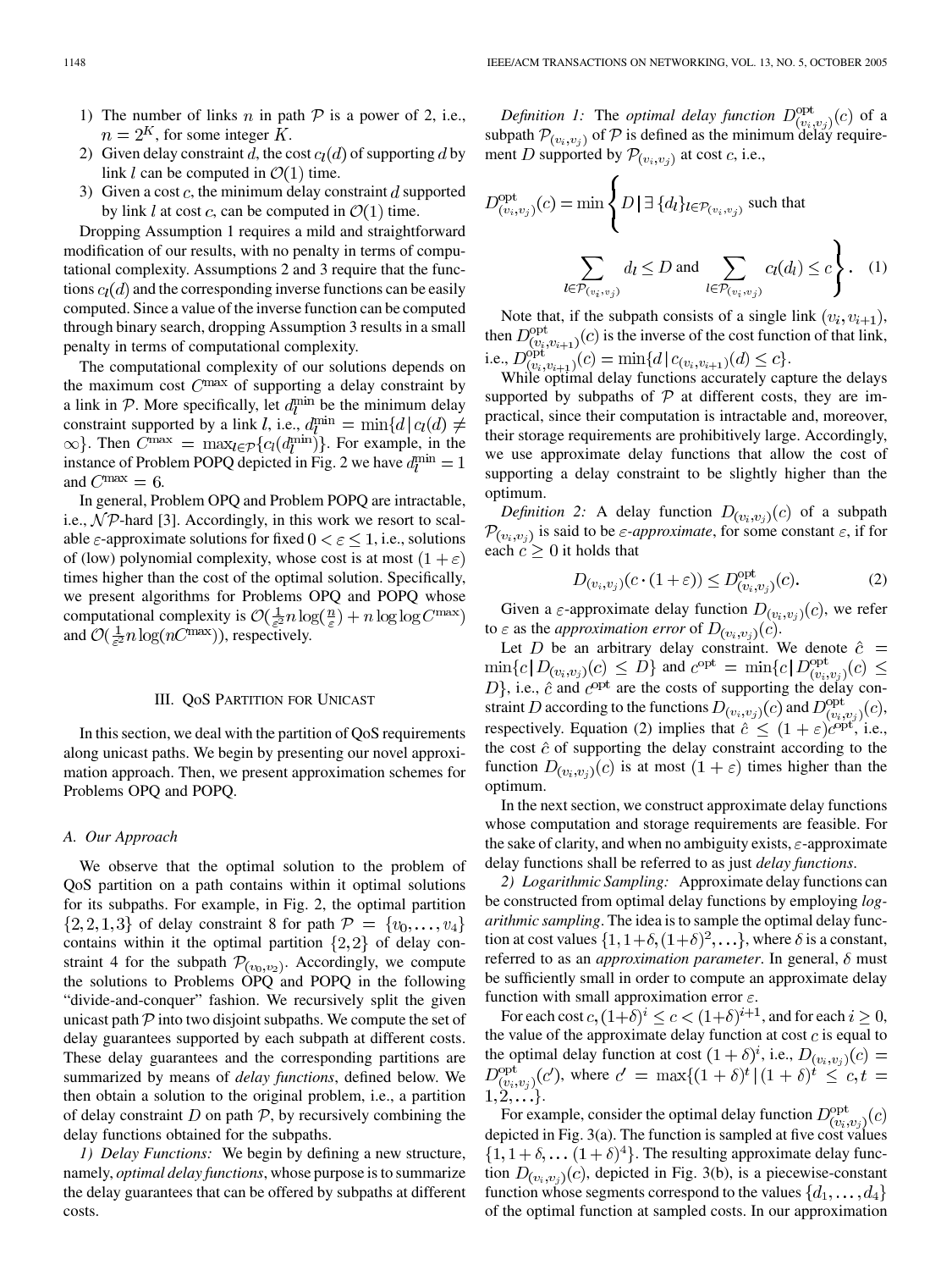

Fig. 3. (a) Optimum delay function. (b) Approximate delay function.

schemes, we store a delay function  $D_{(v_i, v_j)}(c)$  by keeping the values of cost and delay for each segment of  $D_{(v_i, v_j)}(c)$ .

*3) Layers:* We proceed to describe our approach in more detail. Consider a unicast path  $\mathcal{P} = \{v_0, \ldots, v_n\}$ , which is referred to as a *layer-0* path. Recall that our assumption is that  $n =$  $2^K$  . We split  ${\mathcal P}$  into two *layer*-1 subpaths  ${\mathcal P}_{(v_0, v_b)}$  and  ${\mathcal P}_{(v_b, v_n)},$ where  $b = n/2$ . Then, for each value  $k, k = 1, 2, ..., K - 1$ , each layer- $k$  subpath  $\mathcal{P}_{(v_i, v_j)}$  is split into two layer- $(k+1)$  subpaths  $\mathcal{P}_{(v_i, v_b)}$  and  $\mathcal{P}_{(v_b, v_j)}$ , where  $b = (i + j)/2$ . Note that a layer- $K$  subpath consists of just a single link. Clearly, the number of subpaths of a layer k is  $\mathcal{O}(2^{k})$ .

The goal of our scheme is to compute, for each layer  $k, 0 \leq$  $k \leq K$ , the delay functions of layer-k subpaths. We begin by computing the delay functions of subpaths of layer  $K$ . Since these subpaths consist of just a single link, their delay functions can be obtained by applying logarithmic sampling on the inverted cost functions for corresponding links. Then, for each  $k, 1 \leq k \leq K - 1$ , we compute the delay functions of layer- $k$ subpaths by *merging* previously computed delay functions for subpaths of layer- $(k + 1)$ . The merging procedure is discussed in detail in Section III.A.4.

The computation of a delay function introduces some error at each layer, which accumulates as we proceed to lower layers. The error depends on the approximation parameter  $\delta$  used in the logarithmic sampling process. The key idea of our scheme is to use different approximation parameters  $\delta_k$  for different layers. The values  $\delta_k$  are chosen in a way that minimizes the computational complexity of the algorithm, while ensuring that the total accumulated error is at most  $\varepsilon$ . The assignment of  $\delta_k$  is discussed in detail in Section III-A5.

*4) Procedure MERGE:* The merging procedure receives, as input, the delay functions  $D_{(v_i, v_b)}(c)$  and  $D_{(v_b, v_i)}(c)$  of two layer- $(k + 1)$  subpaths,  $\mathcal{P}_{(v_i, v_b)}$  and  $\mathcal{P}_{(v_b, v_i)}$ , and an upper bound  $U$ . The procedure computes the values of delay function  $D_{(v_i, v_j)}(c)$  of layer-k subpath  $\mathcal{P}_{(v_i, v_j)}$  for each  $1 \leq c \leq U$ . To that end, it computes for each  $c, 1 \leq c \leq U$ , the partition  $(c_1, c_2)$  of a budget c between the subpaths, which minimizes the delay of the subpath  $P_{(v_i, v_j)}$  under budget constraint c.

A straightforward solution would be to examine all possible partitions  $(c_1, c_2)$  of the budget c. Since the choice of  $c_1$  determines  $c_2$ , it is sufficient to consider each  $c_1 \leq c$ . Moreover, since the delay function  $D_{(v_i,v_b)}(c)$  is obtained by logarithmic sampling at costs  $\{1, 1 + \delta_{k+1}, (1 + \delta_{k+1})^2, \ldots\}$ , only these costs should be considered.

*Procedure* MERGE  $(D_{(v_i,v_b)}(c), D_{(v_b,v_i)}(c), \delta_k, \delta_{k+1}, U)$ :

#### parameters

 $D_{(v_i, v_b)}(c)$ - the delay function for subpath  $\mathcal{P}'_{(v_i, v_b)}$  $D_{(v_b, v_j)}(c)$ - the delay function for subpath  $\mathcal{P}'_{(v_b, v_j)}$  $\delta_k$ - the approximation parameter for layer- $k$  $\delta_{k+1}$  - the approximation parameter for layer- $(k+1)$  $U$ - the upper bound on the cost of a partition.  $\overline{1}$  $c=1$ while  $c\leq U$  do  $\overline{2}$  $D_{(v_i, v_j)}(c) \leftarrow D_{(v_i, v_b)}(c/2) + D_{(v_b, v_j)}(c/2)$  $\mathfrak z$  $\overline{\mathbf{4}}$  $c'_2 \leftarrow \min\{(1+\delta_{k+1})^t \mid (1+\delta_{k+1})^t > c/2\}$  $c_2 \leftarrow c_2'$ 5 while  $c_2^2 \leq c$  do 6  $D_{(v_i, v_j)}(c) \leftarrow \min \left\{ D_{(v_i, v_j)}(c), D_{(v_i, v_b)}(c - c_2) + \right\}$  $\overline{7}$  $D_{(v_h, v_i)}(c_2)$  $\begin{array}{c} c_2 \leftarrow c_2 \cdot \left(1+\delta_{k+1}\right) \\ c_1' \leftarrow \min_{t} \{(1+\delta_{k+1})^t \mid (1+\delta_{k+1})^t > c/2\} \end{array}$  $\,$  8  $\,$ 9  $c_1 \leftarrow c'_1$ <br>while  $c_1 \leq c$  do 10  $11$  $D_{(v_i, v_j)}(c) \leftarrow \min \left\{ D_{(v_i, v_j)}(c), D_{(v_i, v_b)}(c_1) + \right\}$ 12  $D_{(v_b, v_i)}(c - c_1)$ 13  $c_1 \leftarrow c_1 \cdot (1 + \delta_{k+1})$  $c \leftarrow (1+\delta_k) \cdot c$ 14 return  $D_{(v_i, v_j)}(c)$ 15

Fig. 4. Procedure MERGE.

The merging can be performed more efficiently by the following procedure. We divide the set  $S = \{(c_1, c_2) | c_1+c_2 \leq c\}$ of feasible partitions into three subsets  $S_1, S_2$  and  $S_3$ :

- 1) the subset  $S_1$  includes the partitions for which  $c_1 \leq c/2$ and  $c_2 \leq c/2$ ;
- 2) the subset  $S_2$  includes the partitions for which  $c_1 < c/2$ and  $c_2 > c/2$ ;
- 3) the subset  $S_3$  includes the partitions for which  $c_1 > c/2$ and  $c_2 < c/2$ .

Then we identify, for each subset, the partition that minimizes the delay of the subpath  $P_{(v_i, v_i)}$ . For the subset  $S_1$ , we note that it is sufficient to examine the partition  $(c/2, c/2)$ . For the subset  $S_2$ , it is sufficient to examine partitions for which values of  $c_2$  correspond to costs  $\{(1 + \delta_{k+1})^t | c/2 < (1 + \delta_{k+1})^t \leq$ c}. Thus, and since  $c/2 < c_2 \leq c$ , we need to consider only  $\mathcal{O}(\log_{(1+\delta_{k+1})} 2) = \mathcal{O}(1/\delta_{k+1})$  partitions. Similarly, for the third subset, it is sufficient to consider only  $O(1/\delta_{k+1})$  values of  $c_1 \in \{(1+\delta_{k+1})^t | c/2 < (1+\delta_{k+1})^t \leq c\}$ . We conclude that the optimal partition of the budget c requires  $\mathcal{O}(1/\delta_{k+1})$ time.

The merging procedure employs logarithmic sampling for an approximation parameter  $\delta_k$ , i.e., it samples the delay function  $D_{(v_i, v_j)}(c)$  at cost values  $c \in \{1, 1+\delta_k, (1+\delta_k)^2, \dots U\}$ . Since the number of sampled values is  $\mathcal{O}(\log U/\delta_k)$ , the total complexity incurred is  $\mathcal{O}(\log U/(\delta_k \delta_{k+1}))$ . This procedure is referred to as Procedure MERGE and its formal specification is presented in Fig. 4. For clarity of presentation, Procedure MERGE identifies only the delay function  $D_{(v_i, v_j)}(c)$  of  $\mathcal{P}_{(v_i, v_j)}$ . The corresponding partitions can be identified by a mild and straightforward modification of the procedure, with no penalty in terms of computational complexity.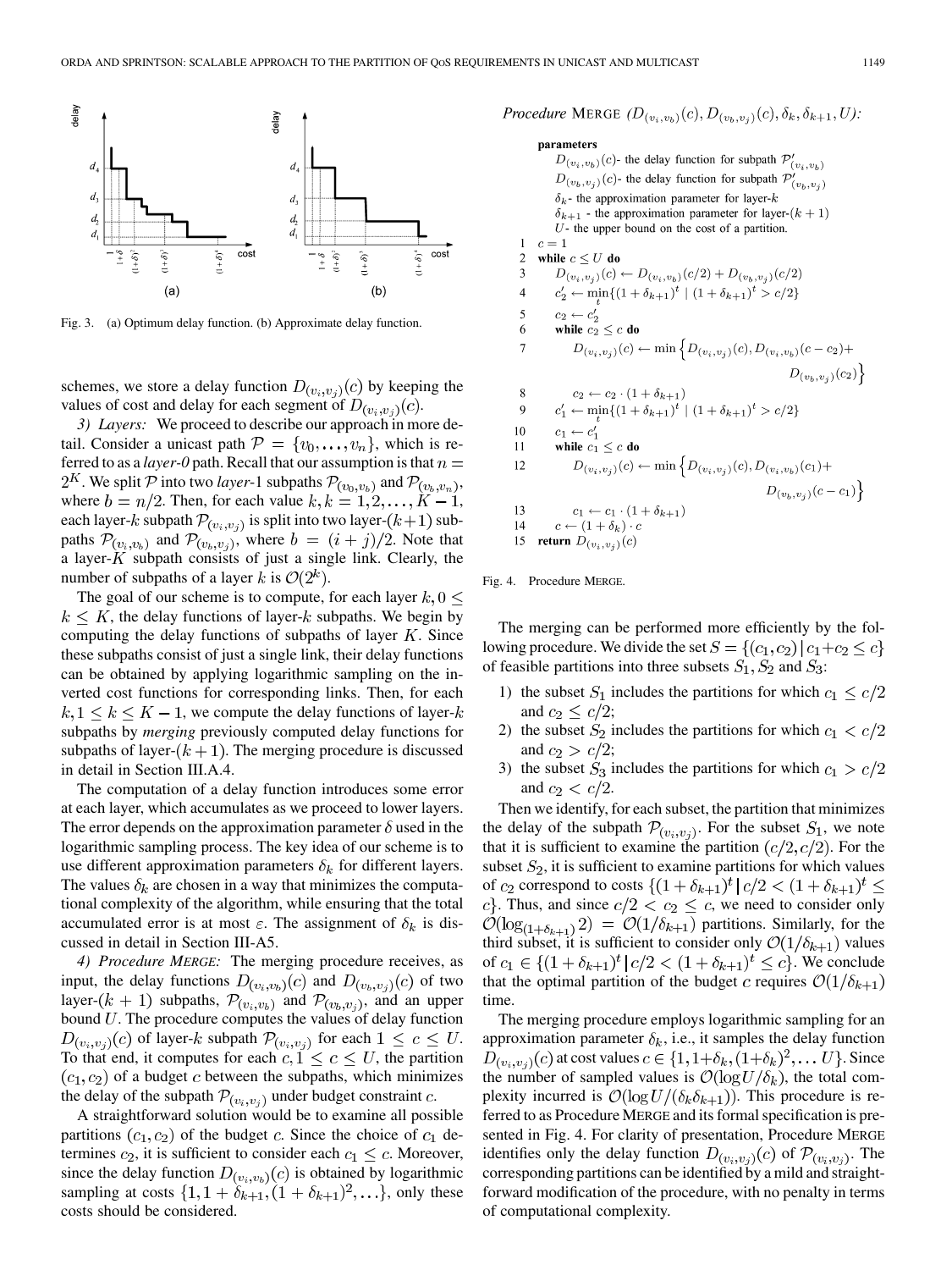*Lemma 1:* Given are layer- $(k + 1)$  subpaths  $P_{(v_i, v_b)}$  and  $\mathcal{P}_{(v_h, v_i)}$  with corresponding  $\varepsilon$ -approximate delay functions  $D_{(v_i,v_b)}(c)$  and  $D_{(v_b,v_i)}(c)$ . Then, the execution of Procedure MERGE yields an  $\hat{\varepsilon}$ -approximate delay function  $D_{(v_i, v_j)}(c)$  for the subpath  $\mathcal{P}_{(v_i, v_j)}$ , where  $\hat{\varepsilon} = (1 + \delta_k)(1 + \varepsilon) - 1$ .

*Proof:* See Appendix A.

*Lemma 2:* The computational complexity of Procedure MERGE is  $\mathcal{O}(\frac{\log U}{\delta_k \delta_{k+1}})$ .

*Proof:* See Appendix B.

*5) Computing the Delay Function for P: We proceed to* present Procedure UNICAST, which computes the delay function of a unicast path  $P$ . Procedure UNICAST receives, as input, a layer-k subpath  $\mathcal{P}_{(v_i, v_j)}$  of  $\mathcal P$  and an upper bound U. The procedure computes the values of delay function  $D_{(v_i, v_j)}(c)$ of  $\mathcal{P}_{(v_i, v_j)}$  for each  $1 \leq c \leq U$  in the following recursive manner. If  $\mathcal{P}_{(v_i, v_j)}$  is a layer-K path, i.e.,  $\mathcal{P}_{(v_i, v_j)}$  consists of a single link  $l$ , then the corresponding delay function is obtained by logarithmic sampling (see Section III.A.2) of the inverse of the link cost function  $c_l(d)$ . Otherwise, for layer-k paths,  $1 \leq k \leq K - 1$ , we first recursively compute the delay functions for subpaths  $\mathcal{P}_{(v_i, v_b)}$  and  $\mathcal{P}_{(v_b, v_j)}$  of  $\mathcal{P}_{(v_i, v_j)}$ , where  $b = (i + j)/2$ ; the delay function of the path  $\mathcal{P}_{(v_i, v_j)}$  is then computed by merging the the delay functions for  $\mathcal{P}_{(v_i, v_b)}$  and  $\mathcal{P}_{(v_b,v_j)}$ .

As mentioned, the computation of a delay function introduces some error at each layer  $k$ , which accumulates as we proceed to lower layers. The error at layer  $k$  depends on the approximation parameter  $\delta_k$  used for this layer. The accumulated error at layer- $k$  (i.e., accumulated along the layers  $k, k + 1, \ldots, K$ ) is denoted by  $\varepsilon^{(k)}$ .

The major consideration in choosing the approximation parameters  $\delta_k$  for each layer  $1 \leq k \leq K$  is to minimize the computational complexity of the scheme. In addition, the values  $\delta_k$ must be chosen such that the total accumulated error for the path  $\mathcal P$  is at most  $\varepsilon$ . From Lemma 2 it follows that the accumulated error at layer 0 is

$$
\varepsilon^{(0)} = \prod_{k=0}^{K} (1 + \delta_k) - 1 \le 2 \sum_{k=0}^{K} \delta_k
$$

where the last inequality follows from Claim 1 below. Note that layer k adds  $\delta_k$  to the accumulated error.

*Claim 1:* Let  $\delta_0, \ldots, \delta_k$  be positive numbers such that  $\sum_{k=0}^{K} \delta_k \leq 1$ . Then it holds that

$$
\prod_{k=0}^{K} (1 + \delta_k) \le 1 + 2 \sum_{k=0}^{K} \delta_k.
$$

*Proof:* See Appendix C.

By Lemma 2, the computational complexity of invoking Procedure MERGE for a layer-k subpath is  $\mathcal{O}(\frac{\log U}{\delta_k \delta_{k+1}})$ . As there are  $2^k$  subpaths at that layer, the time needed for processing all layer-k paths is  $\mathcal{O}(\frac{1}{8 \sqrt{N+1}} 2^k \log U)$ . We also note that the time required for logarithmic sampling of a link cost function (lines 3 and 4 of Procedure UNICAST) is  $\mathcal{O}(\frac{1}{\delta_K} \log U)$  per link or  $\mathcal{O}(\frac{1}{\delta \kappa} 2^K \log U)$  in total. We conclude that the total computational complexity of the procedure is  $\mathcal{O}(\log U(\frac{1}{\delta \kappa} 2^{K} +$  *Procedure* UNICAST  $(\mathcal{P}_{(v_i,v_i)}, k, \{c_l\}_{l \in \mathcal{P}_{(v_i,v_i)}}, \varepsilon, U)$ :

parameters  $\mathcal{P}_{(v_i, v_j)}$ - a subpath of  $\mathcal P$  of layer k;  ${c_l}_{l \in \mathcal{P}_{(v_i, v_j)}}$ - the links' cost functions;  $\varepsilon$  - approximation error;  $U$ - the upper bound on the cost of an optimal partition.  $1 \quad \delta_k \leftarrow \frac{\varepsilon}{8\sqrt[3]{2^{K-k}}}$ 2 if  $k = K$  then for each  $c \in \{(1+\delta_k)^t \mid (1+\delta_k)^t \leq U, t = 1, 2, ...\}$  do  $\sqrt{3}$  $D_{(v_i, v_j)}(c) \leftarrow \min \{ d \mid c_{(v_i, v_j)}(d) \leq c \}$  $\overline{4}$ return  $D_{(v_i, v_j)}(c)$ 5 6  $\delta_{k+1} \leftarrow \delta_k \cdot \sqrt[3]{2}$ 7  $b = \frac{i+j}{2}$ 8  $D_{(v_i,v_b)}(c) \leftarrow \text{UNICAST}(\mathcal{P}_{(v_i,v_b)}, k+1, \{c_l\}_{l \in \mathcal{P}_{(v_i,v_b)}}, \varepsilon, U)$ 9  $D_{(v_b, v_j)}(c) \leftarrow \text{UNICAST}(\mathcal{P}_{(v_b, v_j)}, k+1, \{c_l\}_{l \in \mathcal{P}_{(v_b, v_j)}}, \varepsilon, U)$ 10  $D_{(v_i, v_j)}(c) \leftarrow \text{MERGE}(D_{(v_i, v_b)}(c), D_{(v_b, v_j)}(c), \delta_k, \delta_{k+1},$  $(1+\varepsilon)U$ 11 **return**  $D_{(v_i, v_i)}(c)$ 

Fig. 5. Procedure UNICAST.

 $\sum_{k=0}^{K-1} \frac{1}{\delta_k \delta_{k+1}} 2^k$ ). Thus, in order to find a suitable assignment of approximation parameters  $\{\delta_k\}$ , we need to solve the following optimization problem:

subject to : 
$$
\min \frac{1}{\delta_K} 2^K + \sum_{k=0}^{K-1} \frac{2^k}{\delta_k \delta_{k+1}}
$$

$$
\sum_{k=0}^{K} \delta_k \le \frac{\varepsilon}{2}.
$$
 (3)

The following assignment of  $\{\delta_k\}$  minimizes the objective function in (3):

$$
\delta_k = \frac{\varepsilon}{8\sqrt[3]{2^{K-k}}} \text{ for } k = 0, \dots, K. \tag{4}
$$

As we prove in Theorem 1 below, this assignment satisfies the constraint in (3) and yields a total running time of  $\mathcal{O}(\frac{n}{c^2} \log U)$ .

The detailed description of Procedure UNICAST appears in Fig. 5. As was the case with Procedure MERGE, the partitions that correspond to the delay function  $D_{(v_i, v_j)}(c)$  of  $\mathcal{P}_{(v_i, v_j)}$ can be identified by a mild and straightforward modification of Procedure UNICAST, with no penalty in terms of computational complexity.

*Theorem 1:* Procedure UNICAST identifies, in  $\mathcal{O}(\frac{1}{\varepsilon^2}n\log U)$ time, an  $\varepsilon$ -approximate delay function  $D_{(v_0,v_n)}(c)$  for a path  $\mathcal{P}$ . *Proof:* See Appendix D.

#### *B. On-Demand Computation: Problem OPQ*

In this section, we present an algorithm for computing a suitable QoS partition upon an incoming request. The algorithm comprises the following steps. First, we obtain sufficiently tight lower and upper bounds, L and U, on  $c^{\text{opt}}$ , where  $c^{\text{opt}}$  is the cost of an optimal partition. Then, we use these bounds in order to perform *linear scaling* on link cost functions. The purpose of linear scaling is to "scale down" all the costs, i.e., reduce all the costs by dividing them by some fixed parameter. The resulting graph has smaller costs, which reduces the overall running time. Next, we find a suitable partition by using Procedure UNICAST. The obtained solution is then rounded back to the original costs, i.e., prior to the linear scaling, incurring a small error.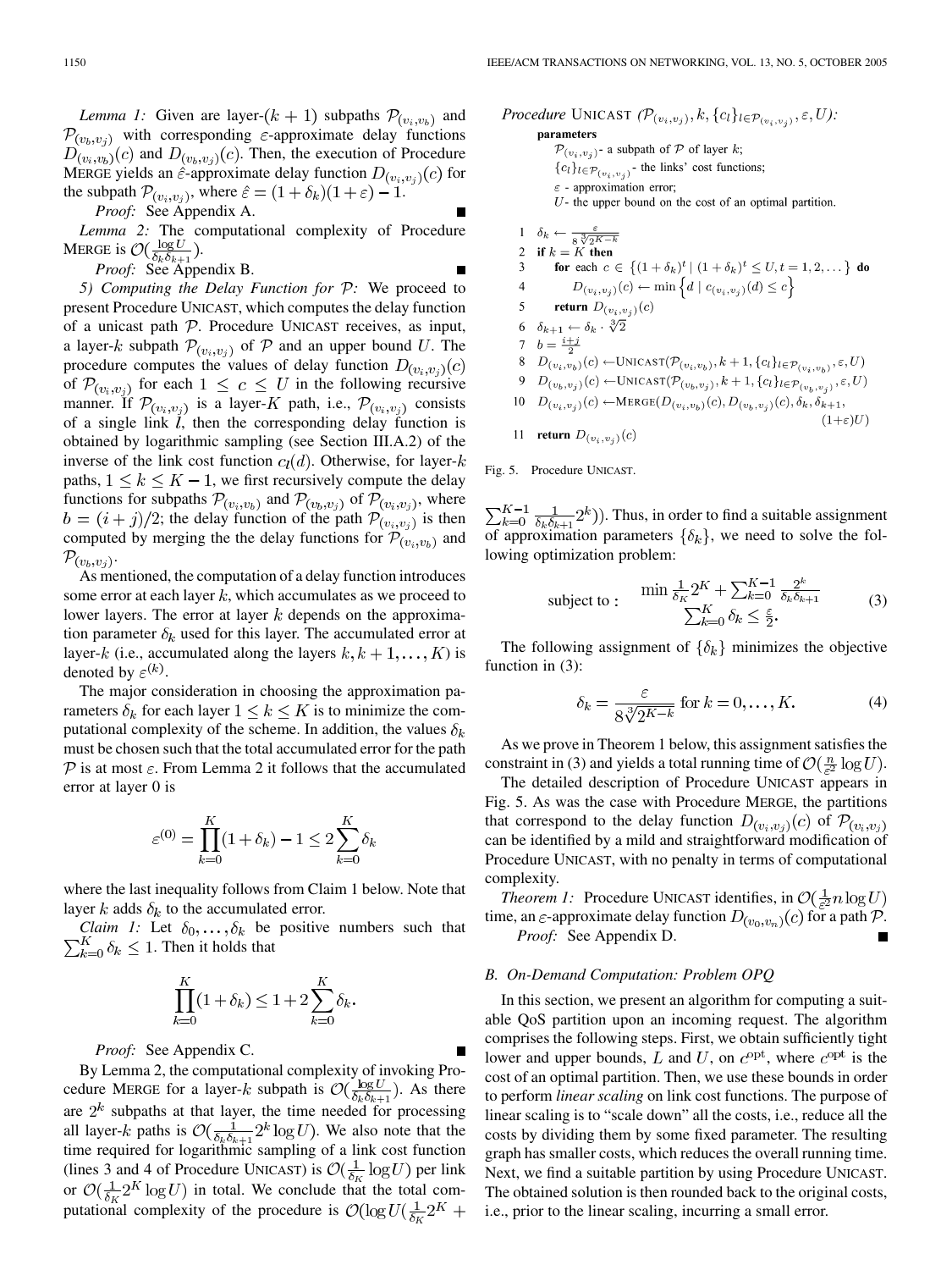*1) Upper and Lower Bounds:* Following the algorithmic technique presented in [[7\]](#page-13-0), we start with trivial bounds and proceed to iteratively improve them, until they become sufficiently tight.

Let  $\{d_l\}_{l \in \mathcal{P}}$  be a partition that satisfies the delay constraint D. We observe that, for each link l in P, it holds that  $1 \leq c_l(d_l) \leq$  $C<sup>max</sup>$ , where  $C<sup>max</sup>$  is the maximum cost of supporting a delay constraint by a link in  $P$ . Thus,  $L = n$  and  $U = n \cdot C^{max}$ are obvious lower and upper bounds on the cost of an optimal partition. Note that initially the ratio of the upper bound to the lower bound is  $C<sup>\text{max}</sup>$ , which can be a relatively high value.

In order to reduce the ratio  $U/L$ , we perform a binary search on the interval  $[L, U]$ . In general, a binary search is performed by selecting a trial value  $c \in [L, U]$  and comparing it to  $c^{\text{opt}}$ . However, since Problem OPQ is  $\mathcal{NP}$ -hard, the exact comparison between c and  $c^{opt}$  is intractable, i.e., there is no efficient procedure that determines that either  $c \leq c^{\text{opt}}$  or  $c > c^{\text{opt}}$ . Accordingly, we use a test procedure that performs the following "loose" comparison between  $c$  and  $c^{\text{opt}}$ :

- 1) if the procedure returns a negative answer, then  $c^{\text{opt}} \geq c$ ;
- 2) if the procedure returns a positive answer, then  $c^{\text{opt}} \leq$  $c \cdot n$ .

The test procedure is implemented as follows. First, for each link  $l \in \mathcal{P}$  we compute the minimum value of the QoS requirement  $d_l$  that can be supported by allocating a budget c to l. Next, we check whether the resulting partition  $\{d_l\}_{l \in \mathcal{P}}$  satisfies the delay constraint, i.e.,  $\sum_{l \in \mathcal{P}} d_l \leq D$ . Clearly, if  $\{d_l\}_{l \in \mathcal{P}}$  satisfies the delay constraint, then the cost of the optimal solution is at most  $c \cdot n$ , and hence the procedure returns a positive answer. Otherwise, the cost of the optimal solution is at least  $c$ , hence the procedure returns a negative answer. Accordingly, at each iteration, we either update the lower bound  $L = c$  (in case of a negative answer) or update the upper bound  $U = c \cdot n$  (in case of a positive answer).

At each iteration, we choose the trial value  $c$  that results in the largest possible reduction of the ratio  $U/L$ . Specifically, by choosing  $c = \sqrt{\frac{U - L}{n}}$ , we achieve the largest reduction, regardless of the outcome of the test procedure. Indeed, let  $\beta_i$  be the ratio of the upper bound to the lower bound, namely  $L$  and  $U$ , at the end of iteration  $i$ . If the test procedure returns a negative answer, then

$$
\beta_i = \frac{U}{c} = \sqrt{\frac{nU}{L}} = \sqrt{n\beta_{i-1}}.
$$

Otherwise, the value of  $\beta_i$  is

$$
\beta_i = \frac{nc}{L} = \sqrt{\frac{nU}{L}} = \sqrt{n\beta_{i-1}}.
$$

In both cases, we have  $\beta_i = \sqrt{n\beta_{i-1}}$ .

If at the beginning of the execution of the algorithm, the ratio of the upper and to the lower bound is  $\beta$ , and then after the first iteration we have  $\beta_1 = n^{\frac{1}{2}} \beta^{\frac{1}{2}}$ . The second iteration yields  $\beta_2 = n^{\frac{1}{2}} \beta_1^{\frac{1}{2}} = n^{\frac{3}{4}} \beta_2^{\frac{1}{2}}$ . It can be easily verified that, for each iteration i, the value of  $\beta_i$  is bounded by

$$
\beta_i \leq n\beta^{\frac{1}{2^i}}.
$$

Note that, at iteration  $i = \lceil \log \log \beta \rceil$ , we have  $\beta_i < 2 \cdot n$ . We conclude that just  $\mathcal{O}(\log \log \beta) = \mathcal{O}(\log \log C^{\max})$  iterations

Algorithm OPQ 
$$
(P, \{c_l\}_{l \in P}, \varepsilon, D)
$$
:  
\nparameters  
\n $\mathcal{P} = \{v_0, ..., v_n\}$  a QoS path;  
\n $\{c_l\}_{l \in P}$  the links' cost functions;  
\n $\varepsilon$  - approximation error;  
\nD- delay constraint.  
\n1  $L \leftarrow \sum_{l \in P} c_l(D)$   
\n2  $U \leftarrow \sum_{l \in P} c_l(d_l^{\min})$ , where  $d_l^{\min} = \min \{d \mid c_l(d) \neq \infty\}$   
\n3 while  $\frac{U}{L} > 2 \cdot n$  do  
\n4  $c \leftarrow \sqrt{\frac{L \cdot U}{n}}$   
\n5 for each  $l \in P$  do  
\n6  $d_l = \min \{d \mid c_l(d) \leq c\}$   
\n7 if  $\sum_{l \in P} d_l \leq D$  then  
\n8  $U \leftarrow c \cdot n$   
\n9 else  
\n10  $L \leftarrow c$   
\n11  $D_{(v_0, v_n)}(c) \leftarrow \text{UNICAST}\left(P, 0, \left\{\left\lfloor \frac{c_l(d_l) \cdot n}{(\varepsilon/2) \cdot L} \right\rfloor \right\}, \varepsilon/2, \frac{4n^2}{\varepsilon}\right\}\right)$   
\n12  $\hat{c} \leftarrow \min \{c \mid D_{(v_0, v_n)}(c) \leq D\}$   
\n13 return partition that corresponds to  $\hat{c}$ 

Fig. 6. Algorithm OPQ.

are necessary in order to achieve  $U/L \leq 2 \cdot n$ . Since each iteration requires  $\mathcal{O}(n)$  time, the computational complexity of finding lower and upper bounds L and U, for which  $U/L \le 2\cdot n$ , is  $\mathcal{O}(n \log \log C^{\max})$ .

2) Algorithm: Having computed suitable bounds  $U$  and  $L$ , i.e., bounds for which  $U/L \leq 2 \cdot n$ , we apply a scaling and rounding procedure on the link cost functions. To that end, a new cost function is defined for each link  $l$ , as follows:

$$
c_l^*(d_l) = \left\lfloor \frac{2n \cdot c_l(d_l)}{\varepsilon L} \right\rfloor. \tag{5}
$$

With modified link costs, the new cost  $c^*$  of a partition with original cost  $c$  is bounded by

$$
\frac{2cn}{\varepsilon L} - n \le c^* \le \frac{2cn}{\varepsilon L}.\tag{6}
$$

Г

Thus, and since  $U \leq 2n \cdot L$ , the upper bound on the solution with respect to the new link cost functions is  $U^* = \frac{4n^2}{\epsilon}$ . Finally, the problem is solved by applying Procedure UNICAST to a path with the scaled cost functions  $c_l^*(d_l)$ . The procedure is invoked with the upper bound  $U^*$  and the approximation error  $\varepsilon/2$ . The procedure returns an  $\frac{2}{2}$ -approximate solution with respect to the new link costs. Theorem 2 below implies that the cost of this solution, under the original cost functions, is at most  $(1 + \varepsilon)$ times larger than that of the optimal solution. Algorithm OPQ, described in Fig. 6, summarizes the above discussion.

*Theorem 2:* Algorithm OPQ provides, in  $\mathcal{O}(\frac{1}{\varepsilon^2}n \log \frac{n}{\varepsilon} +$  $n \cdot \log \log C^{\max}$ ) time, an  $\varepsilon$ -approximate solution to Problem OPQ, i.e., given a connection request with delay constraint  $D$ , Algorithm OPQ identifies a suitable QoS partition  $\{d_l\}_{l \in \mathcal{P}}$ , whose cost is at most  $(1 + \varepsilon)$  times higher than that of the optimal partition.

*Proof:* See Appendix E.

#### *C. Precomputation Scheme: Problem POPQ*

Precomputation is performed by means of a two-phase procedure, referred to as a *precomputation scheme*. The purpose of the first phase is to compute a delay function for the path  $P$ , which summarizes a set of suitable partitions, for each delay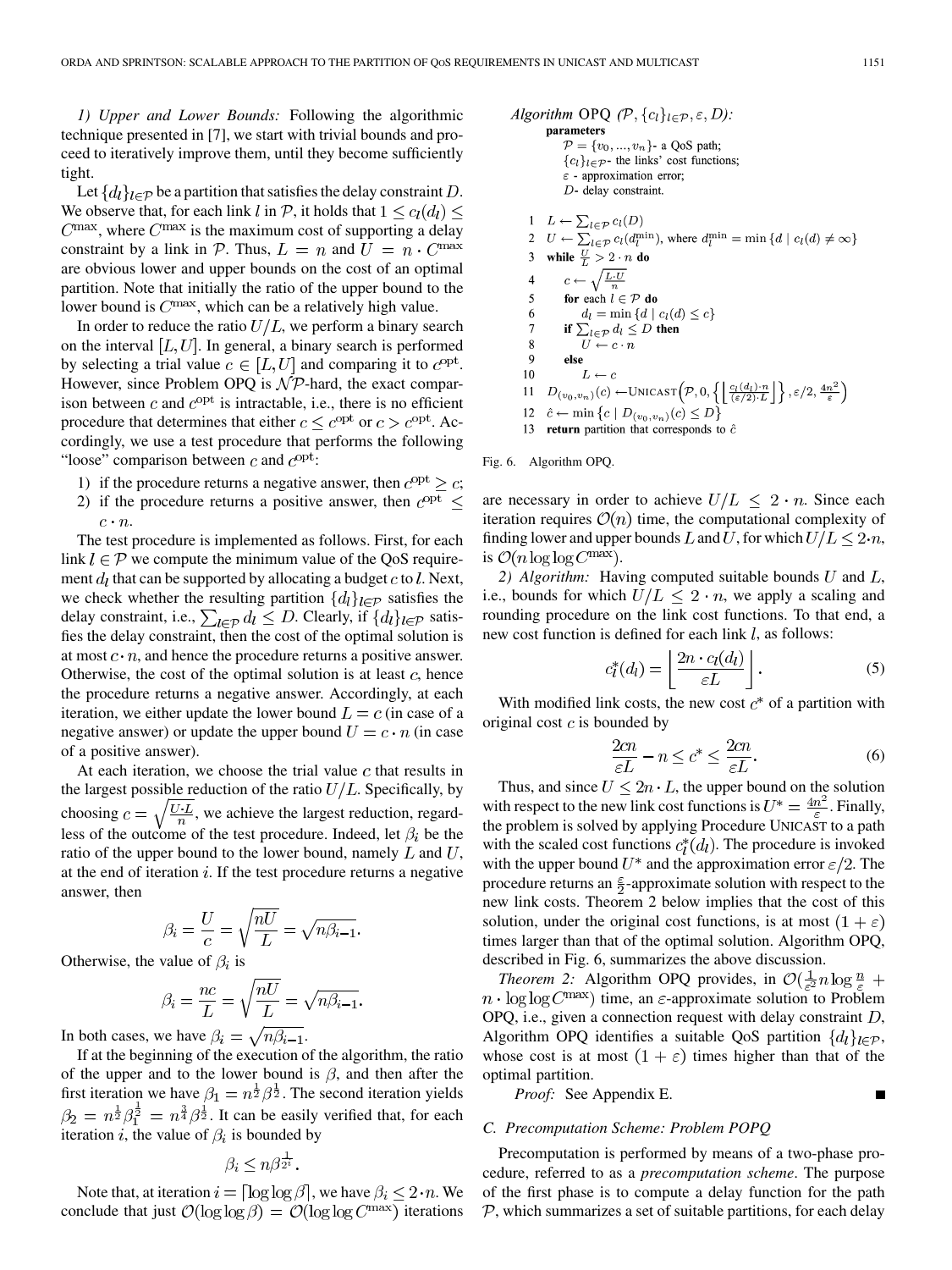2 for each 
$$
c \in \{(1+\varepsilon/3)^t \le n \cdot C^{\max} \mid t = 1, 2, ...\}
$$
 d

$$
D_{(v_0, v_n)}(c) \leftarrow D_{(v_0, v_n)}(c)
$$

4 return 
$$
D_{(v_0, v_n)}(c)
$$

Fig. 7. Algorithm POPQ.

constraint. The second phase merely selects one of the solutions precomputed in the first phase.

*1) First Phase:* The first phase is implemented as follows. We begin by invoking Procedure UNICAST with approximation error  $\epsilon/3$ , which computes an  $\epsilon/3$ -approximate delay function  $D'_{(v_0,v_n)}(c)$  and the corresponding partitions. Then, we use  $D_{(v_0,v_n)}^{(v_0,v_n)}(c)$  in order to compute a delay function  $D_{(v_0,v_n)}(c)$ whose storage requirements are significantly smaller.

More specifically, the delay function  $D'_{(v_0, v_n)}(c)$ , obtained through Procedure UNICAST, is a piecewise-constant function whose segments correspond to costs  $c$  $\{1, (1 + \delta_0), \ldots, nC^{\max}\}\,$ , where  $\delta_0 = \frac{\varepsilon}{24\sqrt[3]{n}}$  (according to (4)). Thus, we need  $\mathcal{O}(\frac{\sqrt[3]{n}}{\varepsilon} \log(nC^{\max}))$  space in order to store . The storage requirement can be significantly reduced by logarithmic sampling. Specifically, we compute new delay function  $D_{(v_0,v_n)}(c)$  out of  $D'_{(v_0,v_n)}(c)$  by logarithmic sampling at costs  $\{1,(1 + \varepsilon/3), (1 + \varepsilon/3)^2, \ldots, nC^{\max}\}.$ By Lemma 3 below,  $D_{(v_0, v_n)}(c)$  is an  $\varepsilon$ -approximate delay function for  $P$ . The detailed description of the first part of the precomputation scheme, implemented by Algorithm POPQ, appears in Fig. 7.

*Lemma 3:* Algorithm POPQ computes, in  $\mathcal{O}(\frac{1}{\varepsilon^2} n \log(nC^{\max}))$ time, an  $\varepsilon$ -approximate delay function  $D_{(v_0, v_n)}(c)$  for  $\mathcal{P}$ .

*Proof:* See Appendix F. *2) Second Phase:* Upon a request with some QoS requirement  $D$ , the optimal partition is promptly identified by examining the output of Algorithm POPQ. Specifically, we identify, through binary search, the cost  $c$  of a suitable partition,  $c = \min\{c' = (1 + \varepsilon/3)^t | D_{(v_0, v_n)}(c') \le D\}$ , and return the corresponding partition. Since the total number of precomputed partitions is  $\mathcal{O}(\frac{1}{\varepsilon}\log(nC^{\max}))$ , the computational complexity of this procedure is  $\mathcal{O}(\log \log (C^{\max}) + \log(1/\varepsilon) + n)$ . The term  $n$  in the complexity expression is due to the need to describe the partition.

## *D. Discussion*

We proceed to compare the performance of our algorithms with that of their alternatives.

We begin with the on-demand setting. In [\[7](#page-13-0)] and [[4\]](#page-13-0), the problem of partitioning of QoS constraints was considered, in a broader context of QoS routing with cost-dependent functions. The proposed algorithms, when applied to Problem OPQ, yield computational complexities of and  $\mathcal{O}(\min(D, \frac{\log C^{\max}}{\varepsilon}, \frac{n}{\varepsilon}D) \frac{1}{\varepsilon} n^2 \log \log C^{\max})$ , respectively.

The dominant terms of these expression are  $\mathcal{O}(\frac{n^2 \log(n/\varepsilon)}{\varepsilon^2})$  and  $\mathcal{O}(\frac{n^2 \log C^{max}}{\varepsilon^2})$ , respectively, while the dominant term in our solution is  $\mathcal{O}(\frac{n \log(n/\varepsilon)}{\varepsilon^2})$ . We thus conclude that the computational complexity of our algorithm is significantly  $(\Omega(n))$  less dependent on the topology size than that of [\[7](#page-13-0)] and [[4\]](#page-13-0), which renders it more scalable for large topologies. This improvement has been achieved by exploiting the topological structure of unicast paths.

Next, we note that our algorithm can be applied also in the practically important case of discrete cost functions, i.e., step functions whose range is a discrete set of values. Such functions have been the focus of [\[8](#page-13-0)], and an  $\mathcal{O}(rn^3 \log \frac{r}{s})$  algorithm was presented there, where  $r = \sum_{l \in \mathcal{P}} r_l$  and  $r_l$  is the number of different delay values supported by link  $l$ . We conclude that, even if  $r = \mathcal{O}(n)$  (i.e., each link supports a fixed number of delays), we achieve a major  $(\Omega(n^3))$  reduction in terms of dependency on the topology size. It should be noted that the complexity of our algorithm is more dependent (by a factor of  $\frac{1}{e^2}$ ) on the value of the approximation error  $\varepsilon$ , so for very small values of  $\varepsilon$ , the algorithm presented in [\[8](#page-13-0)] might exhibit better performance.

We described a precomputation scheme for Problem OPQ that provides  $\varepsilon$ -optimal solutions within a computational complexity of  $\mathcal{O}(\frac{1}{\epsilon^2}n \cdot \log(n \cdot C^{\max}))$  for the first phase and  $\mathcal{O}(\log \log (C^{\max}) + \log \frac{1}{\epsilon} + n)$  for the second phase. Compared with an on-demand scheme, the precomputation scheme significantly reduces the time required to find a suitable partition. Indeed, with precomputation, the computational complexity of finding a suitable partition is dominated by the time necessary to describe a partition  $(O(n))$ , i.e., it is very close to the lower bound.

We note that a precomputation scheme can be trivially constructed out of any existing approximation algorithm for Problem OPQ (e.g., [[4\]](#page-13-0), [[7](#page-13-0)]) by just sequentially executing them for a certain range of delay values. Nonetheless, as it is easy to verify, the computational complexity of such simplistic solutions is significantly higher than that of our solution.

#### IV. QoS PARTITION FOR MULTICAST

In this section, we deal with the problem of QoS partition on multicast trees. Since we employ ideas that are quite similar to those of the unicast setting, we shall restrict ourselves to a brief discussion.

We begin by introducing the required definitions and terminology. A *directed tree* is a subgraph  $T$  of  $G(V, E)$  having a unique node s such that every node is reached from s by a unique path; node s is referred to as the *source*. A *multicast connection* uses a tree  $\mathcal T$  to interconnect the source s and the members of a multicast group  $M = \{t_1, t_2, \ldots\}$ . A path between source s and a terminal  $t_i$  on links that belong to the tree  $\mathcal T$  is denoted by  $P_i$ . Given a multicast tree T, our goal is to (efficiently) allocate the delay on each link  $l \in \mathcal{T}$  such that the end-to-end delay is satisfied for each member  $t_i$  of the multicast group. A QoS partition on a multicast tree  $\mathcal T$  is a set of link delay requirements  ${d_l}_{l \in \mathcal{I}}$ , which satisfies, for each  $t_i \in M$ , the end-to-end delay requirement D, i.e.,  $\sum_{l \in \mathcal{P}_i} d_l \leq D$  for each  $t_i \in M$ . Each link is associated with a cost function  $c_l(d)$ , which specifies the cost of supporting a delay requirement  $d$ . The cost of a OoS partition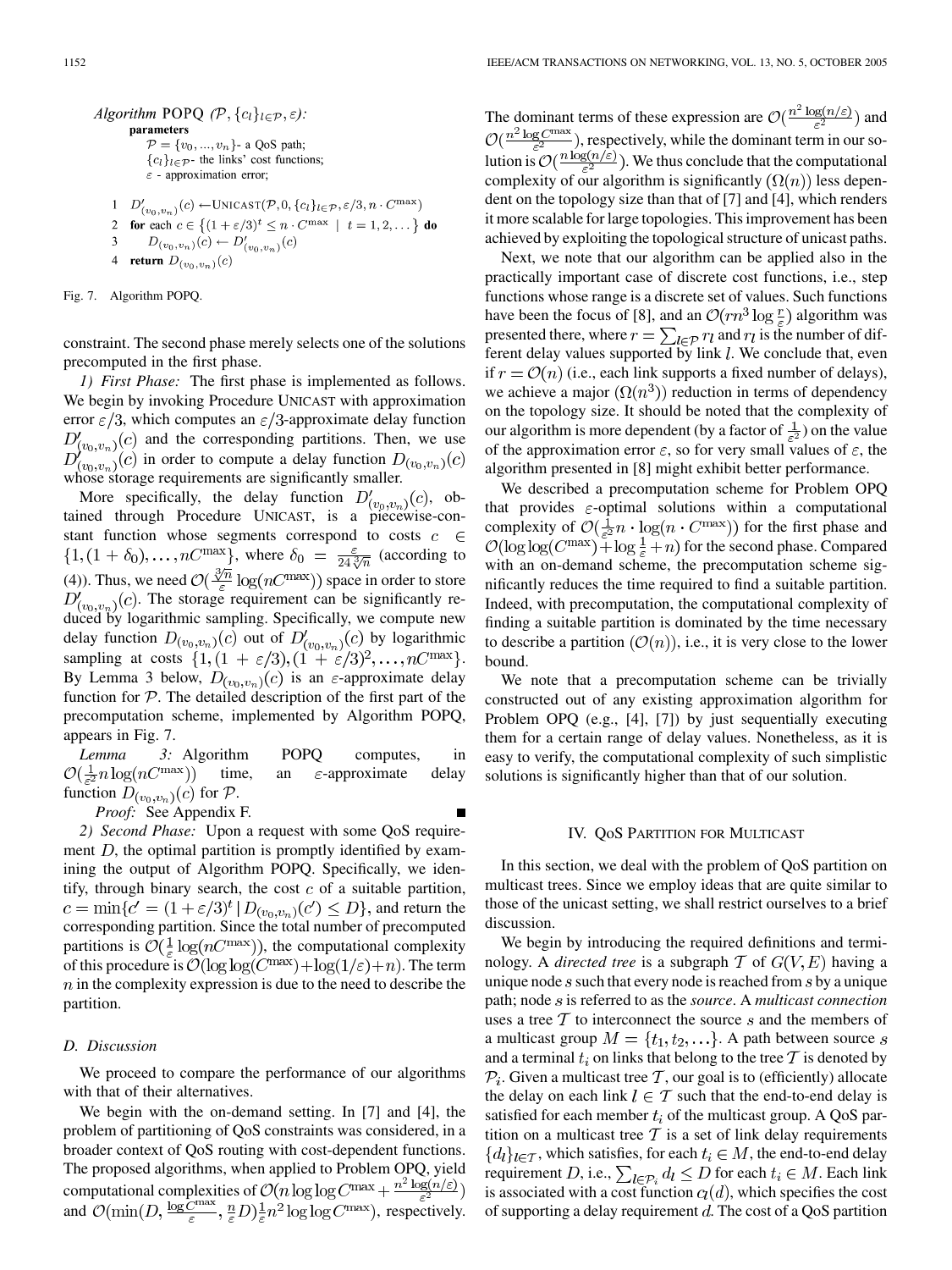

Fig. 8. Example of a multicast tree,  $n = 11$  and  $H = 4$ .

 $\{d_l\}_{l \in \mathcal{T}}$  is the sum of the local costs, i.e.,  $\sum_{l \in \mathcal{T}} c_l(d_l)$ . We assume that all parameters (cost and delays) are (positive) integers.

The optimal QoS partition for a multicast tree is then defined as follows.

*Problem MOPQ: (Muticast Optimal Partition of QoS):* Given a tree  $\mathcal T$  and a delay requirement  $D$ , find a QoS partition  $\{d_l\}_{l \in \mathcal{T}}$  such that  $\sum_{l \in \mathcal{P}_i} d_l \leq D$  for each  $t_i \in M$  and  $\sum_{l \in \mathcal{T}} c_l(d_l)$  is minimized.

We define also the related precomputation problem.

*Problem PMOPQ: (Precomputation of MOPQ):* Given a tree  $T$ , find, for each delay requirement  $D$ , a QoS partition  ${d_l}_{l \in \mathcal{T}}$  such that  $\sum_{l \in \mathcal{P}_i} d_l \leq D$  for each  $t_i \in M$  and  $\sum_{l \in \mathcal{T}} c_l(d_l)$  is minimized.

For clarity of exposition, we use the following notation. The number of nodes and the depth of the multicast tree are denoted by  $n$  and  $H$ , respectively. The number of children of a node  $v_i$  is denoted by  $m_i$ . The subtree originating from the node  $v_i \in \mathcal{T}$  is denoted by  $\mathcal{T}_{(v_i, v_i)}$ . A *branch*  $\mathcal{T}_{(v_i, v_j)}$  of the subtree  $\mathcal{T}_{(v_i, v_i)}$  is a subtree originating from  $v_i$ , which includes the link  $(v_i, v_j)$  outgoing from i and all descendants of  $v_j$ . For example, Fig. 8 shows a multicast tree T, a subtree  $T_{(v_1, v_1)}$  and a branch  $T_{(v_2,v_6)}$ .

We employ the following "divide-and-conquer scheme". A multicast tree is recursively split into a number of disjoint subtrees. We compute the set of delay guarantees supported by each subtree at different costs. These delay guarantees and the corresponding partitions are summarized by means of *delay functions*, defined below. We then obtain a solution to the original problem, i.e., a partition of delay constraint  $D$  on tree  $\mathcal T$ , by recursively combining the delay functions obtained for the subtrees of  $\mathcal T$ .

More specifically, consider a multicast tree  $\mathcal T$ , which is referred to as a *layer*-0 tree. We split  $T$  into a number of *layer*-1 subtrees  $\{\mathcal{T}_{(v_i, v_i)}\}$ , for each child node  $v_i$  of s. Then, for each value  $k, k = 1, 2, ..., H$ , each layer-k subtree  $\mathcal{T}_{(v_i, v_i)}$  is split into a number of layer- $(k+1)$  subtrees, for each child node of  $v_i$ . Each layer- $H$  subtree includes just a single node. For example, in the tree T depicted in Fig. 8, subtrees  $T_{(v_1, v_1)}$  and  $T_{(v_2, v_2)}$  are layer-1 subtrees, while  $T_{(v_3, v_3)}$  and  $T_{(v_4, v_4)}$  are layer-2 subtrees. We denote by  $n_k$  the number of subtrees of layer- $k$ . Clearly,  $\sum_{k=1}^H n_k = n.$ 

We introduce the following *subtree delay functions*, which summarize the delay guarantees offered by a subtree at different costs.

*Definition 3:* The *optimal delay function*  $D_{(v_i, v_i)}^{\text{opt}}(c)$  of the subtree  $T_{(v_i, v_i)}$  of T is defined as the minimum delay requirement supported by  $T_{(v_i, v_i)}$  at cost c, i.e.,

$$
D_{(v_i, v_i)}^{\text{opt}}(c) = \min \left\{ D \mid \exists \{d_l\}_{l \in \mathcal{T}_{(v_i, v_i)}} \text{ such that } \right\}
$$

$$
\max_{t_k \in \mathcal{T}_{(v_i, v_i)}} \sum_{l \in \mathcal{P}_{(i,k)}} d_l \le D \text{ and } \sum_{l \in \mathcal{T}_{(v_i, v_i)}} c_l(d_l) \le c \right\} \quad (7)
$$

where  $P(i,k)$  is a path between node  $v_i$  and terminal  $t_k$  on links the belong to tree  $\mathcal{T}$ .

Optimal delay functions for branches  $T_{(v_i, v_i)}$  of  $T_{(v_i, v_i)}$  are defined similarly.

In addition we define, for each link  $(v_i, v_j) \in \mathcal{T}$ , the optimal delay function  $D_{(n_1,n_2)}^{\text{opt}}(c)$  in a way that resembles the optimal delay function of a subpath (see Definition 1, Section III-A1). Specifically, the optimal delay function  $\tilde{D}_{(v_i, v_j)}^{\text{opt}}(c)$  of link  $(v_i, v_j)$  is defined as the minimum delay requirement d supported by link  $(v_i, v_j)$  at cost c, i.e.,  $\tilde{D}_{(v_i, v_i)}^{\text{opt}}(c) = \min\{d \,|\, c_{(v_i, v_j)}(d) \leq c\}.$ 

*Definition 4:* A  $\varepsilon$ -approximate delay function  $D_{(v_i, v_i)}(c)$  of a subtree  $\mathcal{T}_{(v_i, v_i)}$  of  $\mathcal T$  is a function that satisfies, for each  $c \geq$  $0, D_{(v_i, v_i)}(c(1+\varepsilon)) \leq D_{(v_i, v_i)}^{\text{opt}}(c).$ 

We define  $\varepsilon$ -approximate delay functions for branches and links in a similar manner. When no ambiguity exists,  $\varepsilon$ -approximate delay functions will be referred to as just delay functions. Delay functions are constructed by using the logarithmic sampling approach.

#### *A. Computation of Delay Functions*

In this section, we present an overview of Procedure MULTICAST which identifies the delay functions  $D_{(v_i, v_i)}(c)$ and the corresponding partitions for each subtree of each layer. The delay functions are computed in a bottom-up manner, first for layer-H subtrees, then for layer- $(H - 1)$  subtrees, etc., up to layer 0. Note that each layer-H subtree  $\mathcal{T}_{(v_i, v_i)}$  includes a single terminal node  $v_i$ . For each terminal node  $v_i$  the delay function  $D_{(v_i, v_i)}(c)$  of subtree  $\mathcal{T}_{(v_i, v_i)}$  is set to 0 for all c.

More specifically, we compute the delay function  $D_{(v_i, v_i)}(c)$ of subtree  $\mathcal{T}_{(v_i, v_i)}$  by performing the following steps.

- Step 1) If  $v_i$  is a terminal, then  $D_{(v_i, v_i)}(c)$  is set to 0 for all c. Otherwise, for each child node  $v_j$  of  $v_i$ :
	- a) Recursively compute the delay function  $D_{(v_i, v_i)}(c)$  of layer- $(k+1)$  subtree  $\mathcal{T}_{(v_i, v_i)}$ ;
	- b) Compute the delay function  $D_{(v_i, v_j)}(c)$  of the link  $(v_i, v_j)$  by performing logarithmic sampling on the link cost function  $c_{(v_i, v_j)}(d)$  of  $(v_i, v_j)$ ;
	- c) Compute the delay function  $D_{(v_i, v_j)}(c)$  of the branch  $T_{(v_i, v_j)}$  by merging the delay functions  $D_{(v_i, v_j)}(c)$  and  $D_{(v_i, v_j)}(c)$ ;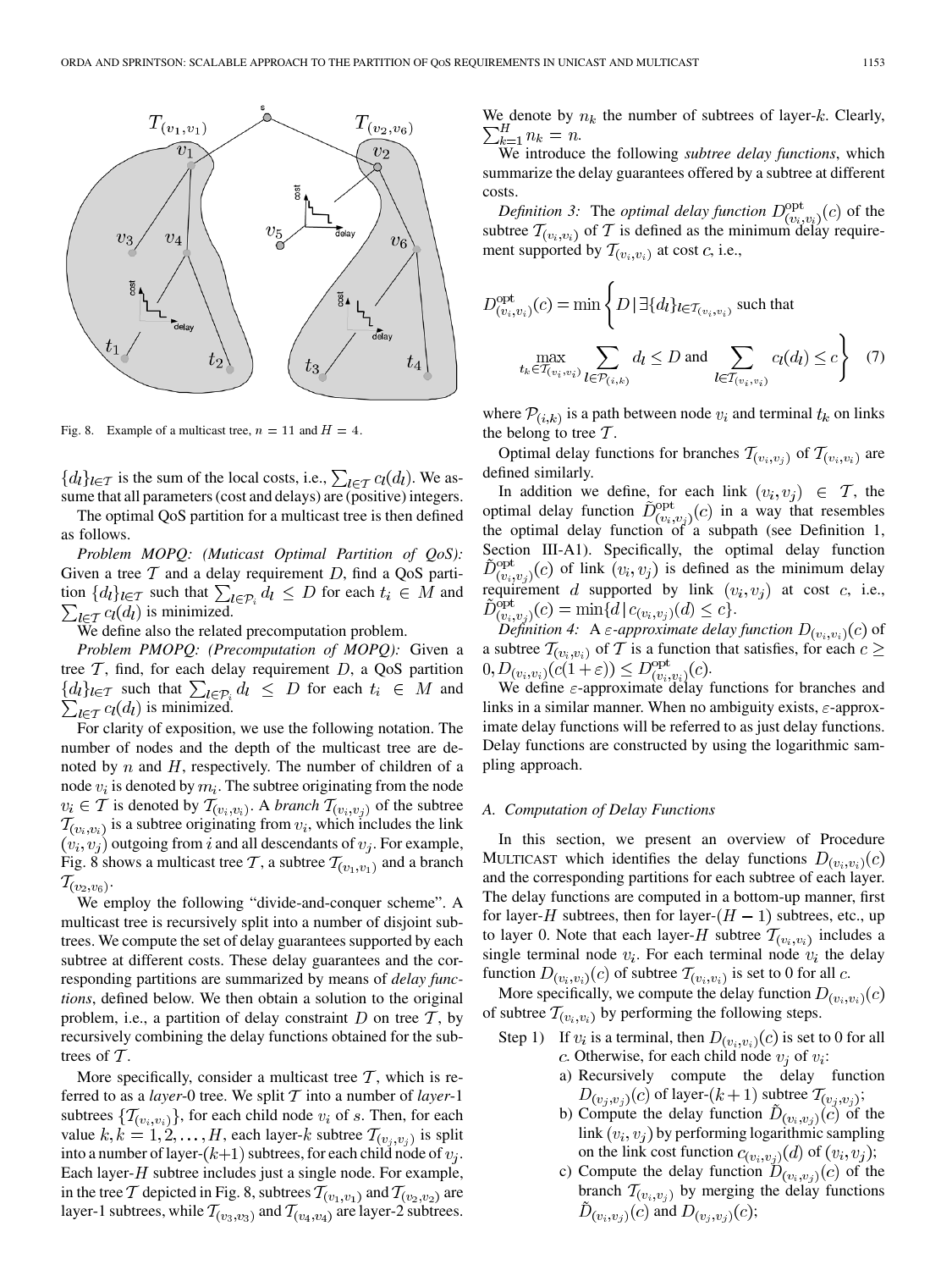Step 2) Compute the delay function  $D_{(v_i, v_i)}(c)$  of the subtree  $T_{(v_i, v_i)}$  by merging the delay functions of all branches  $\{\mathcal{T}_{(v_i, v_j)}\}$  of  $\mathcal{T}_{(v_i, v_i)}$ .

As is the case for unicast, the critical part is to choose, for each layer k, the approximation parameter  $\delta_k$  used for computing delay functions. The assignment of  $\delta_k$  is discussed in detail in Section IV.A.2.

*1) Merging Procedures:* As discussed above, in order to compute the delay function  $D_{(s,s)}(c)$  we need to define two merging procedures, which we proceed to describe in some more detail.

The first procedure receives, as an input, the delay functions  $D_{(v_i, v_j)}(c)$  and  $D_{(v_j, v_j)}(c)$  of link  $(v_i, v_j)$  and subtree  $\mathcal{T}_{(v_j, v_j)}$ , respectively, and an upper bound  $U$ . The function computes the values of the delay function  $D_{(v_i, v_j)}(c)$  of the branch  $\mathcal{T}_{(v_i, v_j)}$  for each  $1 \leq c \leq U$ . The goal of this procedure is to compute for each  $c, 1 \leq c \leq U$ , the partition  $(c_1, c_2)$  of a budget c between the link  $(v_i, v_j)$  and subtree  $\mathcal{T}_{(v_i, v_j)}$ , which minimizes the delay supported by the branch  $\mathcal{T}_{(v_i, v_j)}$  under budget constraint  $c$ . The procedure is similar to the merger of the delay functions of two subpaths, as discussed in Section III-A4. Accordingly, we use Procedure MERGE that appears on Fig. 4.

The purpose of the second procedure, referred to as MIN–MAX–MERGE, is to calculate the delay function  $D_{(v_i, v_i)}(c)$  of the subtree  $\mathcal{T}_{(v_i, v_i)}$  out of the delay functions  $\{D_{(v_i, v_i)}(c)\}\$  of its branches. In order to compute  $D_{(v_i, v_i)}(c)$ , we find, for each cost value  $c, 1 \leq c \leq U$ , the minimum delay that can be supported by the subtree  $\mathcal{T}_{(v_i, v_i)}$  subject to budget c. For this purpose, we need to find the local budget  $c_j$  for each branch  $\mathcal{T}_{(v_i, v_j)}$  in such a way that the maximum delay between  $v_i$  and a terminal  $t_i \in \mathcal{T}_{(v_i, v_i)}$  is minimized, i.e.,

$$
D_{(v_i, v_i)}(c) = \min \left\{ D \mid \exists \{c_j\}_{(v_i, v_j) \in \mathcal{T}} \text{ such that } \max_{(v_i, v_j) \in \mathcal{T}} D_{(v_i, v_j)}(c_j) \le D \text{ and } \sum_{(v_i, v_j) \in \mathcal{T}} c_j \le c \right\}.
$$
 (8)

Note that the delay function  $D_{(v_i, v_j)}(c)$  of each branch  $\mathcal{T}_{(v_i, v_i)}$  is piecewise-constant. Hence, the function  $D_{(v_i, v_i)}(c)$ of the subtree  $\mathcal{T}_{(v_i, v_i)}$  is also piecewise-constant and can be computed by identifying its segments. We begin with segments that correspond to lower costs and then proceed with segments that correspond to higher costs. Since the cost of supporting a delay requirement by each branch  $\mathcal{T}_{(v_i, v_j)}$  is at least 1, then the minimum cost for supporting a delay requirement by subtree  $T_{(v_i, v_i)}$  is  $m_i$ , hence we set

$$
D_{(v_i, v_i)}(m_i) = \max_{(v_i, v_j) \in \mathcal{T}} \{ D_{(v_i, v_j)}(1) \}.
$$

Thus, the first segment corresponds to cost  $m_i$  and delay  $D_{(v_i, v_i)}(m_i)$ . Suppose that we have identified the segment of  $D_{(v_i, v_i)}(c)$  that corresponds to delay constraint  $\hat{d}$ , cost  $\hat{c}$  of supporting  $\hat{d}$  and the corresponding partition  $\{\hat{c}_j\}_{(v_i, v_j) \in \mathcal{T}}$ , i.e.,  $d = D_{(v_i, v_i)}(\hat{c})$  and  $\sum_{(v_i, v_i) \in \mathcal{T}} \hat{c}_i = \hat{c}$ . We show how to identify the next segment of  $D_{(v_i,v_i)}(c)$  that corresponds to delay d' and cost  $\hat{c}' = \sum_{(n, n)} \in \tau \hat{c}'_i$ . Note that  $\hat{c}'$  is the minimum cost that must be paid in order to support a delay

*Proceedure* MIN-MAX-MERGE 
$$
(T_{(v_i, v_i)}, U)
$$
.

```
parameters
\mathcal{T}_{(v_i, v_i)} the subtree of \mathcal TU- the upper bound on the cost of a partition.
```
 $\mathbf{1}$ for each  $(v_i, v_j) \in \mathcal{T}$  do  $\overline{2}$  $c_i \leftarrow 1$  $\ddot{d}_j \leftarrow D_{(v_i, v_j)}(c_j)$  $\overline{\mathbf{3}}$  $c \leftarrow \sum_{(v_i, v_j) \in \mathcal{T}} c_j$  $\overline{4}$  $d \leftarrow \max_{(v_i, v_j) \in \mathcal{T}} d_j$ while  $c \leq U$  do  $D_{(v_i, v_i)}(c) \leftarrow d$  $S \leftarrow \{ j \mid D_{(v_i, v_j)}(c_j) = d \}$  for each  $j \in S$  do 8 q  $c_j \leftarrow \min \left\{ c \mid D_{(v_i, v_j)}(c) < d_j \right\}$  $10\,$  $d_j \leftarrow D_{(v_i, v_j)}(c_j)$ 11  $12$  $c \leftarrow \sum_{(v_i, v_j) \in \mathcal{T}} c_j$ 13  $d \leftarrow \max_{(v_i, v_j) \in \mathcal{T}} d_j$ 

Fig. 9. Procedure MIN–MAX–MERGE.

constraint lower than  $\hat{d}$ , i.e.,  $\hat{c}' = \min\{c \mid D_{(v_i, v_i)}(c) < \hat{d}\}\$ and  $d' = D_{(v_i, v_i)}(\mathcal{C}).$ 

We observe, by (8), that there exists a link  $(v_i, v_j) \in \mathcal{T}$  for which it holds that  $D_{(v_i, v_i)}(\hat{c}) = D_{(v_i, v_j)}(\hat{c}_j)$ . We denote by  $S = \{j | D_{(v_i, v_j)}(\hat{c}_j) = D_{(v_i, v_i)}(\hat{c})\}$ . Since  $\hat{d}' < \hat{d}$ , for each  $j \in S$ , the delay supported by branch  $\mathcal{T}_{(v_i, v_j)}$  at cost  $\hat{c}'_j$  must be lower than d. Thus, we set  $\hat{c}'_i$  to be the minimum cost of supporting a delay lower than d by branch  $\mathcal{T}_{(v_i, v_j)}$ . For each we set  $\hat{c}'_i = \hat{c}_j$ . As we prove in Lemma 4 below, the next segment of  $D_{(v_i, v_j)}(c)$  corresponds to cost  $\hat{c}' = \sum_{(v_i, v_j) \in \mathcal{T}} \hat{c}'_j$  and delay  $\hat{d}' = \max_{(v_i, v_j) \in \mathcal{T}} \{D_{(v_i, v_j)}(\hat{c}_i')\}$ . The formal description of Procedure MIN–MAX–MERGE appears in Fig. 9.

*Lemma 4:* Let  $\mathcal{T}_{(v_i, v_i)}$  be a layer-k subtree. Suppose that each branch  $T_{(v_i, v_i)}$  of  $T_{(v_i, v_i)}$  has a corresponding  $\varepsilon$ -approximate delay function  $D_{(v_j, v_j)}(c)$  that includes  $\mathcal{O}(\frac{\log U}{\delta_k})$ segments. Then, Procedure MIN–MAX–MERGE computes, in  $\mathcal{O}(\frac{1}{\delta_k}m_i\log m_i\log U)$  time, a  $\varepsilon$ -approximate delay function  $D_{(v_i, v_i)}(c)$  for the subtree  $\mathcal{T}_{(v_i, v_i)}$ .

*Proof:* See Appendix G.

*2) Procedure MULTICAST:* We proceed to discuss Procedure MULTICAST in more detail. The formal description of the procedure appears on Fig. 10. The procedure receives as input a layer-k subtree  $\mathcal{T}_{(v_i, v_i)}$ , a set of link cost functions  $\{c_l\}_{l \in \mathcal{T}_{(v_i, v_i)}}$ , an approximation error  $\varepsilon$ , and an upper bound U.

In line 1, we set the value of the approximation parameter  $\delta_k$  for layer k. We explain our choice of  $\delta_k$  later in this section. Lines 2–4 handle the case in which node  $v_i$  is a terminal node. In line 6, we compute the delay function  $D_{(v_j, v_j)}(c)$  for each layer- $(k+1)$  subtree  $\mathcal{T}_{(v_j, v_j)}$  by recursively invoking Procedure MULTICAST for  $\mathcal{T}_{(v_j, v_j)}$ ,  $k + 1$ , { $c_e$ },  $\varepsilon$ , and U. In lines 7 and 8, we perform an additional procedure in order to reduce the number of segments in  $D_{(v_i, v_i)}(c)$ . Specifically, we perform logarithmic sampling at costs  $1, 1 + \delta_k, (1 + \delta_k)^2, \ldots$ , and denote the resulting function by  $D_{(v_j, v_j)}(c)$ . In lines 9 and 10, we compute the delay function  $\tilde{D}_{(v_i, v_j)}(c)$  of link  $(v_i, v_j)$  by performing logarithmic sampling at costs  $1, 1 + \delta_k, (1 + \delta_k)^2, \ldots$ Lines 7–10 ensure that the number of segments in the functions  $D_{(v_j,v_j)}(c)$  and  $\tilde{D}_{(v_i,v_j)}(c)$  is bounded by  $\mathcal{O}(\frac{1}{\delta_k} \log U)$ . In line 11, we compute the delay function of the branch  $\mathcal{T}_{(v_i, v_j)}$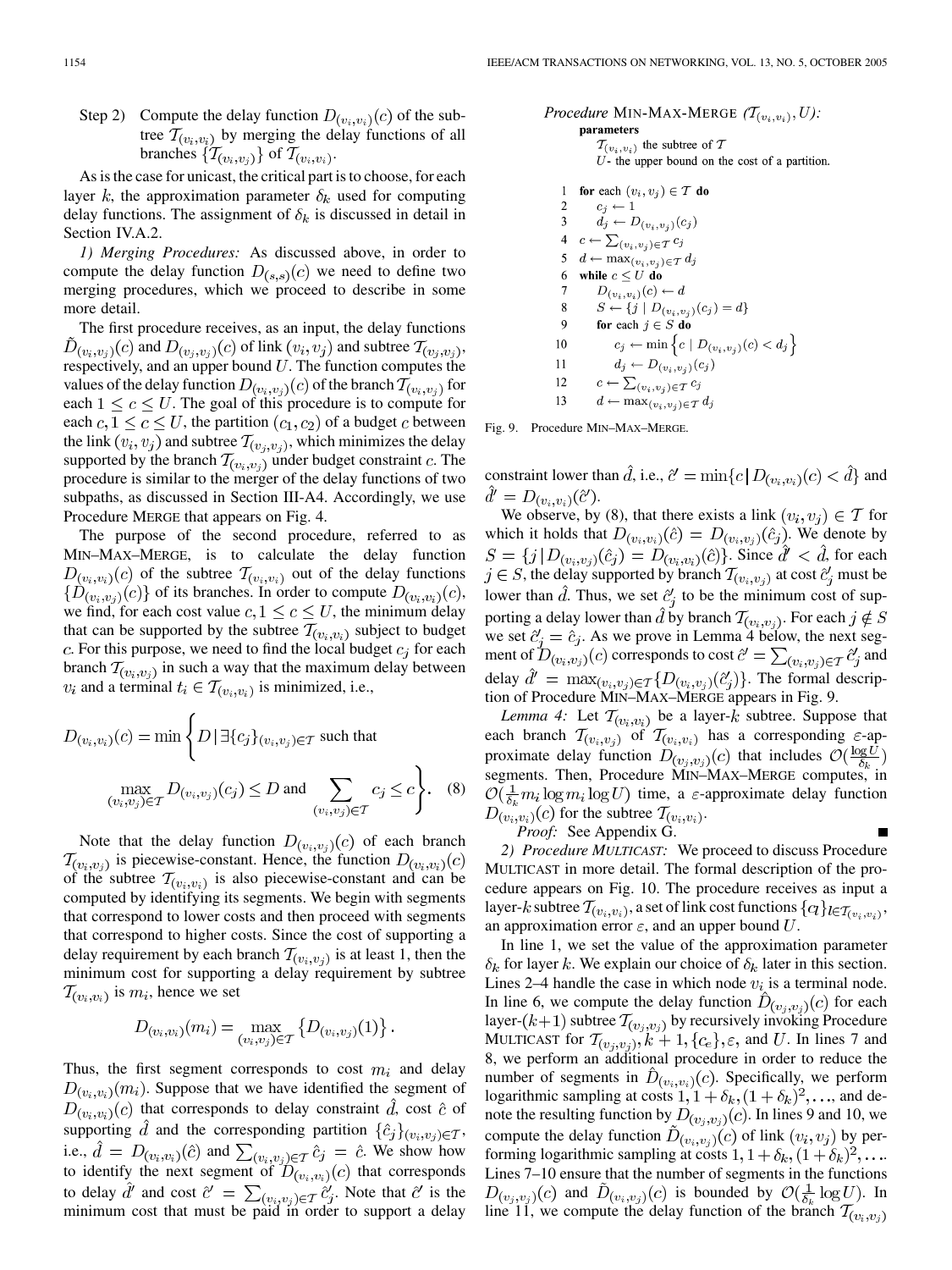## *Procedure* MULTICAST  $(T_{(v_i,v_i)}, k, \{c_l\}_{l \in T_{(v_i,v_i)}}, \varepsilon, U)$ :

parameters

 $\mathcal{T}_{(v_i, v_i)}$  - subtree of layer  $k$  $\{c_i\}_{i \in \mathcal{T}_{(v_i, v_i)}}$ - the links' cost functions;  $\varepsilon$  - approximation error;  $U$ - the upper bound on the cost of an optimal partition.

1  $\delta_k \leftarrow \frac{\varepsilon \sqrt[3]{n_{k+1}}}{6 \sum_{k=1}^H \sqrt[3]{n_k}}$ if  $v_i$  is a terminal then  $\overline{2}$  $D_{(v_i, v_i)}(c) \leftarrow 0$  for all  $c$  $\overline{\mathbf{3}}$ return  $D_{(v_i, v_i)}(c)$  $\overline{4}$ for each  $(v_i, v_j) \in \mathcal{T}$  do 5  $\hat{D}_{(v_j, v_j)}(c) \leftarrow \text{MULTICAST}(\mathcal{T}_{(v_j, v_j)}, k+1, \{c_e\}, \varepsilon, U)$ 6 for each  $c \in \{(1 + \delta_k)^t \mid (1 + \delta_k)^t \leq U, t = 1, 2, \dots \}$  do  $\overline{7}$  $D_{(v_j, v_j)}(c) \leftarrow \hat{D}_{(v_j, v_j)}(c)$ 8 9 for each  $c \in \{(1 + \delta_k)^t \mid (1 + \delta_k)^t \leq U, t = 1, 2, ...\}$  do  $\tilde{D}_{(v_i, v_j)}(c) \leftarrow \min \left\{ d \mid c_{(v_i, v_j)}(d) \leq c \right\}$ 10  $D_{(v_i, v_j)}(c) \leftarrow \!\! \texttt{MERGE}(\tilde{D}_{(v_i, v_j)}(c), D_{(v_j, v_j)}(c), \delta_k,$  $11$  $\delta_k, (1\!+\!\varepsilon) U)$  $D_{(v_i, v_i)}(c) \leftarrow$ MIN-MAX-MERGE $(\mathcal{T}_{(v_i, v_i)}, (1 + \varepsilon)U)$ 12 13 **return**  $D_{(v_i, v_i)}(c)$ 

Fig. 10. Procedure MULTICAST.

by invoking Procedure MERGE. Having computed the delay function for each branch  $T_{(v_i, v_i)}$  of  $T_{(v_i, v_i)}$ , we identify the delay function  $D_{(v_i, v_i)}(c)$  of  $\mathcal{T}_{(v_i, v_i)}$  by invoking Procedure MIN–MAX–MERGE (line 12).

We denote by  $\varepsilon^{(k)}$  the accumulated error at layer-k, that is, for layer-k nodes, Procedure MULTICAST computes  $\varepsilon^{(k)}$ -approximate delay functions. Note that, for each terminal  $v_i$ , the procedure computes the optimal delay function, hence  $\varepsilon^{(H)} = 0$ . Suppose that the accumulated error at layer- $(k+1)$ is  $\varepsilon^{(k+1)}$ , i.e., for each layer- $(k + 1)$  node  $v_j$  Procedure MULTICAST returns  $\varepsilon^{(k+1)}$ -approximate delay functions  $D_{(v_i, v_j)}(c)$ . In lines 7 and 8, we perform logarithmic sampling with the parameter  $\delta_k$ , hence the resulting function  $D_{(v_i, v_i)}(c)$ is  $\varepsilon'$ -approximate, where  $\varepsilon' = (1 + \delta_k)(1 + \varepsilon^{(k+1)}) - 1$ . In lines 9 and 10, we compute an  $\delta_k$ -approximate delay function  $D_{(v_i, v_j)}(c)$  for link  $(v_i, v_j)$ . Then, we apply Procedure MERGE for the functions  $D_{(v_i, v_j)}(c)$  and  $D_{(v_i, v_j)}(c)$ . By Lemma 1, Procedure MERGE computes an  $\hat{\varepsilon}$ -approximate delay function  $D_{(v_i, v_j)}(c)$  for the branch  $\mathcal{T}_{(v_i, v_j)}$ , where . Thus, by Lemma 4, Procedure MULTICAST returns a  $\varepsilon^{(k)}$ -approximate delay function for the subtree  $\mathcal{T}_{(v_i, v_i)}$ , where  $\varepsilon^{(k)} = (1 + \delta_k)^2 (1 + \varepsilon^{(k+1)}) - 1$ .

We conclude that the accumulated error at layer-0 is

$$
\varepsilon^{(0)} = \prod_{k=0}^{H-1} (1 + \delta_k)^2 - 1
$$
  
= 
$$
\prod_{k=0}^{H-1} (1 + 2\delta_k + \delta_k^2) - 1
$$
  

$$
\leq \prod_{k=0}^{H-1} (1 + 3\delta_k) - 1
$$
  

$$
\leq 6 \sum_{k=0}^{H-1} \delta_k
$$

where the last inequality follows from Claim 1.

 $k=0$ 

The time needed for processing all subtrees is dominated by the time required for the execution of Procedure MERGE for all subtrees of all layers. Since Procedure MERGE is applied for functions with  $\mathcal{O}(\frac{1}{\delta_k} \log U)$  segments, its computational complexity is  $\mathcal{O}(\frac{\log U}{\delta^2})$  (by Lemma 2). As the number of branches of layer-k subtrees is  $n_{k+1}$ , the total running time required for invoking Procedure MERGE for layer  $k$  subtrees is  $\mathcal{O}(\frac{n_{k+1} \log U}{\delta_k^2})$ . The total computational complexity of the algorithm is  $\mathcal{O}(\sum_{k=0}^{H-1} \frac{n_{k+1} \log U}{\delta_k^2})$ . Thus, in order to find a suitable assignment of approximation parameters  $\{\delta_k\}$ , we need to solve the following optimization problem:

subject to : 
$$
\frac{\min \sum_{k=0}^{H-1} \frac{n_{k+1}}{\delta_k^2}}{6 \sum_{k=0}^{H-1} \delta_k}.
$$
 (9)

The following assignment minimizes the objective function in (9):

$$
\delta_k = \frac{\varepsilon \sqrt[3]{n_{k+1}}}{6 \sum_{k=1}^{H} \sqrt[3]{n_k}} \tag{10}
$$

for  $k = 0, ..., H - 1$ .

As we prove in Theorem 3 below, with this assignment of  $\{\delta_k\}$ , the total running time required for all invocations of Procedure MERGE is  $\mathcal{O}(\frac{nH^2}{\varepsilon^2} \log U)$ .

*Note 1:* If T is a balanced tree, then we assign  $\delta_k = \frac{\varepsilon}{24} \sqrt[3]{\frac{2^k}{n}}$ for  $k = 1, ..., H - 1$ .

*Theorem 3:* Procedure MULTICAST identifies, in  $\mathcal{O}(\frac{1}{2}nH^2\log U)$  time, an  $\varepsilon$ -approximate delay function  $D_{(s,s)}(c)$  for a tree T.

*Proof:* See Appendix H.

*Note 2:* If the tree  $\mathcal T$  is balanced, using the assignment of  $\delta_k$  as specified in Note 1 yields a computational complexity of  $\mathcal{O}(\frac{1}{e^2}n\log U).$ 

## *B. Solving Problem MOPQ*

The algorithm for Problem MOPQ follows the same lines as Algorithm OPQ for Problem OPQ, described in Section III-B, with the following modifications.

- 1) The procedure returns a partition  $\{d_l\}_{l \in \mathcal{T}}$ . A partition  ${d_l}_{l \in \mathcal{T}}$  satisfies the delay constraint D if for each terminal  $t_i$  it holds that  $\sum_{l \in \mathcal{P}_i} d_l \leq D$ .
- 2) The initial lower and upper bounds  $L$  and  $U$  are computed as follows:  $L = \sum_{l \in \mathcal{T}} c_l(D)$  and  $U = \sum_{l \in \mathcal{T}} c_l(d_l^{\min}),$ where  $d_l^{\min} = \min\{d | c_l(d) \neq \infty\}.$
- 3) We use Procedure MULTICAST instead of Procedure UNICAST.

We summarize our results in the following theorem.

*Theorem 4:* Given a connection request with delay constraint D, a suitable QoS partition  $\{d_l\}_{l \in \mathcal{T}}$ , whose cost is at most  $(1 + \varepsilon)$  times larger than that of the optimal partition, can be identified in  $\mathcal{O}(\frac{1}{\epsilon^2}n \cdot H^2 \log \frac{n}{\epsilon} + n \log \log C^{\max})$  steps.

*Proof:* The proof is similar to that of Theorem 2. Г *Note 3:* If the tree  $\mathcal T$  is balanced, an  $\varepsilon$ -approximate solution can be identified in  $\mathcal{O}(\frac{1}{\varepsilon^2} n \log \frac{n}{\varepsilon} + n \log \log C^{\max})$  time.

The precomputation scheme for Problem MOPQ is also similar to that of Problem OPQ (Section III-C). The only difference between the two schemes is that we use Procedure MULTICAST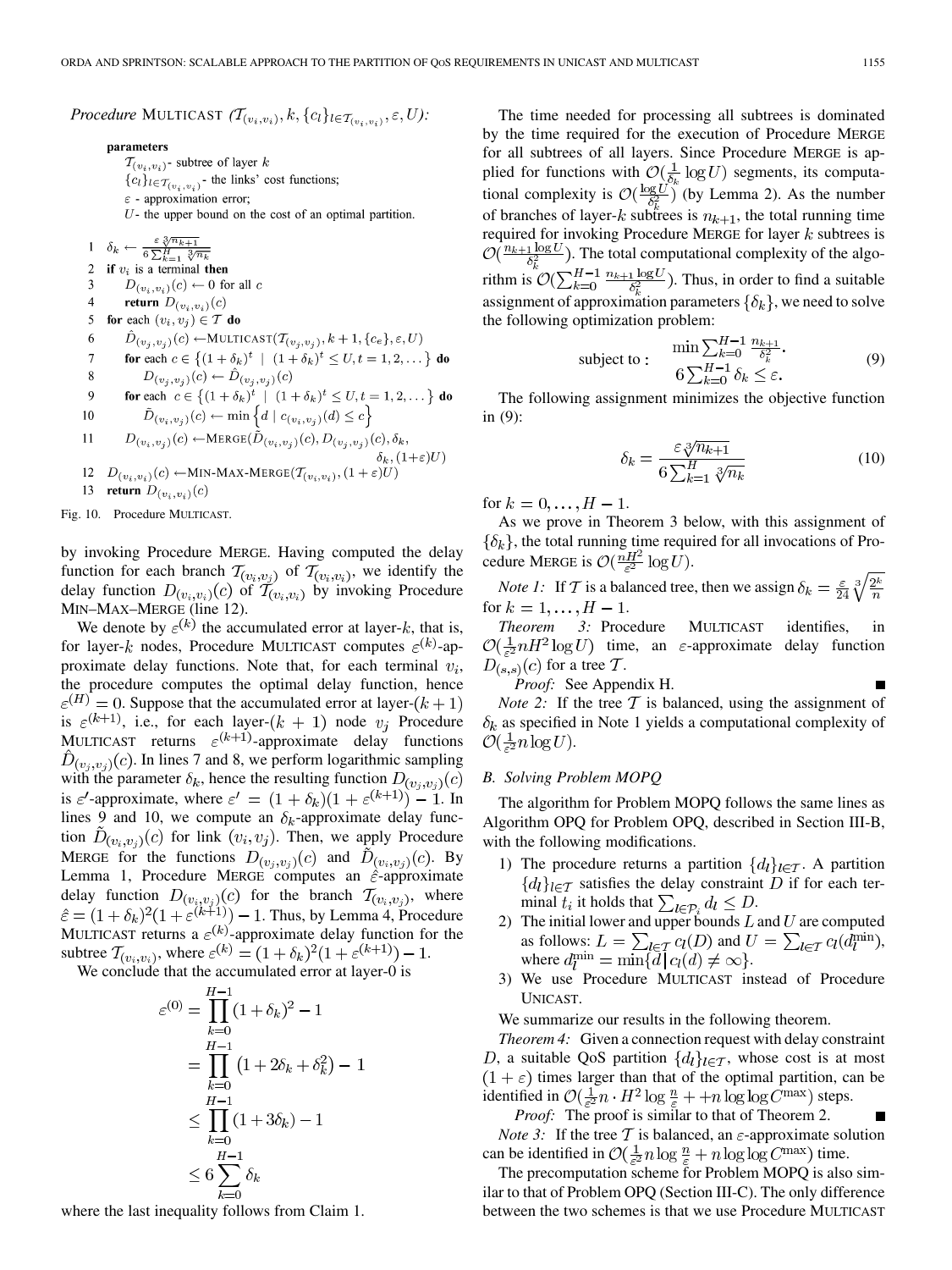instead of Procedure UNICAST. As a result, the computational complexity is  $\mathcal{O}(\frac{1}{\epsilon^2}n \cdot H^2 \log(n \cdot C^{\max}))$  for the first phase and  $\mathcal{O}(\text{loglog}(C^{\text{max}}) + \log \frac{1}{\epsilon} + n)$  for the second phase. For the special case of balanced trees, the computational complexity is  $\mathcal{O}(\frac{1}{e^2}n \cdot \log(n \cdot C^{\max}))$ .

## *C. Discussion*

We proceed to compare the performance of our algorithms with that of its alternatives.

The on-demand setting was considered in [\[7](#page-13-0)], where an  $\varepsilon$ -approximate solution to Problem MOPQ was presented. That algorithm yields a computational complexity of  $\mathcal{O}(n \log D \log \log \beta + n^2 (\log D + n) \log \log H + \frac{n^2}{\varepsilon} (\log D +$  $\left(\frac{n}{e}\right)$ ). The dominant term of this expression is  $\mathcal{O}(\frac{n^3}{e^2})$ , while the dominant term of our solution is  $\mathcal{O}((1/\varepsilon^2)n \cdot H^2 \log \frac{n}{\varepsilon}).$ It follows that, for most practical settings i.e., when  $H$  is significantly lower than  $n$ , the computational complexity of our algorithm is significantly  $\left(\Omega\left(\frac{n^2}{H^2 \log(n/\epsilon)}\right)\right)$  less dependent on the topology size than that of [\[7](#page-13-0)]. Moreover, we note that the depth H of a typical multicast tree is  $\mathcal{O}(\log n)$ , in which case our algorithm is  $\Omega(\frac{n^2}{\log^2 n \log(n/\epsilon)})$  times faster. Furthermore, in the special case of balanced trees, the computational complexity of our solution is just  $\mathcal{O}(\frac{1}{\varepsilon^2} n \log \frac{n}{\varepsilon} + n \log \log C^{\max})$ , which is  $\Omega(\frac{n^2}{\log(n/\epsilon)})$  times faster than that of [[7\]](#page-13-0).

We described a precomputation scheme for Problem MOPQ that provides  $\varepsilon$ -optimal solutions within a computational complexity of  $\mathcal{O}(\frac{1}{\epsilon^2}n \cdot H^2 \log(nC^{\max}))$  for the first phase and  $\mathcal{O}(\text{loglog}(C^{\text{max}}) + \text{log}(\frac{1}{\varepsilon} + n))$  for the second phase. This precomputation scheme promptly provides a suitable partition upon an incoming request. The computational complexity of our scheme is significantly lower than that of simplistic adaptations of existing approximation algorithms.

#### V. CONCLUSION

A fundamental problem in the support of QoS in networks is how to allocate resources along the connection's topology such that the required QoS can be guaranteed at minimum cost. This immediately translates into the optimization problem that has been the focus of this study, namely, how to optimally partition the end-to-end QoS requirement into local requirements. This problem poses major challenges in terms of algorithmic design and has been the subject of several recent studies. These studies provided significant insight into the essence of the problem and its potential solutions. However, the solutions that have been proposed either relied on restrictive assumptions (such as convexity), or else proposed approximation schemes whose complexity considerably depended on the network size. Therefore, a scalable approach, which would be adequate for large scale networks, was called for. Such an approach should be less dependent on the size of the connection's topology, and, ultimately, provide a fast answer to the partition problem upon each incoming connection request.

Accordingly, in this study we considered the scalability perspective, taking two independent approaches. First, we proposed

a novel algorithmic technique, which exploits the specific structure of the actual topologies on which connections are established, i.e., paths or trees. This technique resulted in a significant improvement in terms of computational complexity, in particular dependence on the size of the topology. Indeed, for the "on-demand" setting, our approach typically offers almostlinear solutions, both for unicast and for multicast, in terms of dependence on topology size. These results *per se* constitute a significant improvement upon previous solutions. Second, we devised a *precomputation scheme*. This scheme is based on the observation that, typically, network elements have the resources to perform much of the computation in advance. Hence, it enables to obtain fast solutions immediately upon each incoming connection request; in particular, at that time (i.e., at the "second phase"), the computational complexity depends *only linearly* on the size of the topology, be it a unicast path or a multicast tree.

Several enhancements and extensions of this study can be considered. For example, our layering approach makes it possible to distribute the computational effort among network nodes. Indeed, at each layer, each component (subpath or subtree) is processed independently, hence the processing can be performed concurrently, at different nodes.

More generally, the schemes presented in this study can serve to tackle the scalability issue in other important networking problems. In particular, another fundamental problem in the context of QoS provision is that of QoS routing, i.e., the proper selection of the connection's topology. The key observation there is that large-scale networks typically have a hierarchical layering structure, which provides the grounds for an efficient application of our "divide-and-conquer" approach.

#### **APPENDIX**

## *A. Proof of Lemma 1*

*Lemma 1:* Given are layer- $(k + 1)$  subpaths  $P_{(v_i, v_b)}$  and  $\mathcal{P}_{(v_b, v_j)}$  with corresponding  $\varepsilon$ -approximate delay functions  $D_{(v_i, v_b)}(c)$  and  $D_{(v_b, v_i)}(c)$ . Then, the execution of Procedure MERGE yields an  $\hat{\varepsilon}$ -approximate delay function  $D_{(v_i, v_i)}(c)$  for the subpath  $P_{(v_i, v_j)}$ , where  $\hat{\varepsilon} = (1 + \delta_k)(1 + \varepsilon) - 1$ .

Proof: Let  $\check{c}$  be an arbitrary cost. We denote by  $d^{\text{opt}}$  the minimum delay supported by  $\mathcal{P}_{(v_i, v_j)}$  at cost , i.e.,  $d^{\text{opt}} = D^{\text{opt}}_{(n_1, n_1)}(\hat{c})$  and by  $\{d^{\text{opt}}_l\}_{l \in \mathcal{P}_{(n_1, n_2)}}$  the optimal partition of delay  $d^{\text{opt}}$ . In addition, we denote by  $\min\{c \mid D_{(v_i, v_b)}(c) \leq \hat{d}_1\}$ , and  $\hat{c}_2 = \min\{c \mid D_{(v_b, v_j)}(c) \leq \hat{d}_1\}$ . The condition of the lemma implies that and  $\hat{c}_2 \leq (1+\varepsilon) \sum_{l \in \mathcal{D}_\varepsilon} c_l(d_l^{\text{opt}})$ . This, in turn, implies that  $\hat{c}_1 + \hat{c}_2 \leq (1 + \varepsilon)\hat{c}$ .

We prove that  $D_{(v_i, v_i)}((1 + \hat{\varepsilon})\hat{c}) \leq d^{\text{opt}}$ . Consider the invocation of the loop that begins at line 2 for  $c = \min_{t} \{ (1 + \delta_k)^t | (1 + \delta_k)^t \ge \hat{c}_1 + \hat{c}_2 \}.$  Clearly,  $\hat{c}_1 + \hat{c}_2 \leq c \leq (1 + \delta_k)(\hat{c}_1 + \hat{c}_2).$ 

We consider three possible cases.

1)  $\hat{c}_1 \leq \frac{c}{2}$  and  $\hat{c}_2 \leq \frac{c}{2}$ . Then, after execution of line 3, it holds that  $\hat{d}_1 + \hat{d}_2 = d^{\text{opt}}.$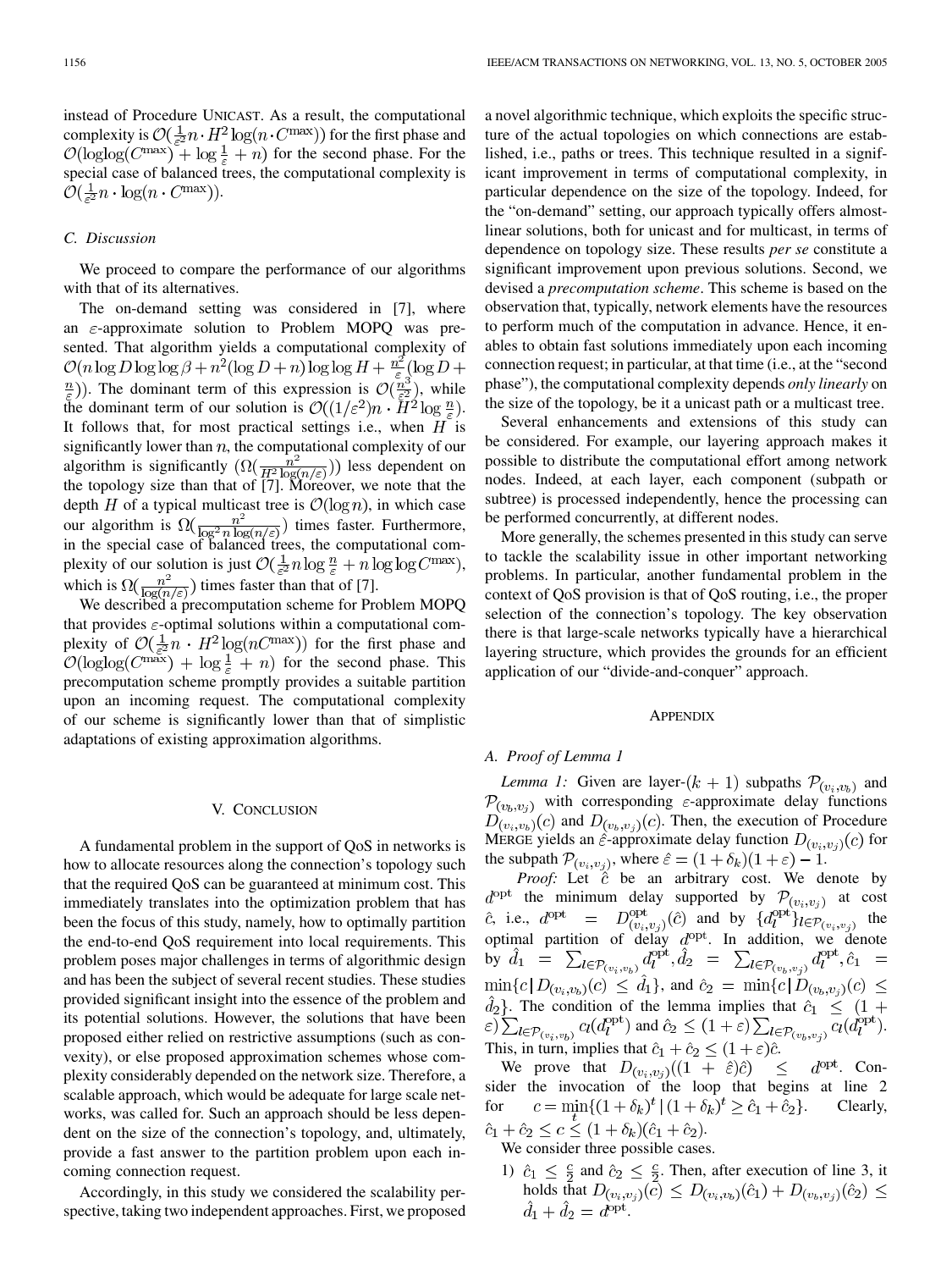- 2)  $\hat{c}_1 < \frac{c}{2}$  and  $\hat{c}_2 > \frac{c}{2}$ . Then, after the iteration of the loop that begins on line 6 for  $c_2 = \hat{c}_2$ , it holds that  $D_{(v_i, v_j)}(c) \le D_{(v_i, v_b)}(\hat{c}_1) + D_{(v_b, v_j)}(\hat{c}_2) \le \hat{d}_1 + \hat{d}_2 =$ <br>  $d^{\text{opt}}$ .
- 3)  $\hat{c}_2 < \frac{c}{2}$  and  $\hat{c}_1 > \frac{c}{2}$ . Then, after the iteration of the loop that begins on line 11 for  $c_1 = \hat{c}_1$ , it holds that  $D_{(v_i,v_j)}(c) \leq D_{(v_i,v_b)}(\hat{c}_1) + D_{(v_b,v_j)}(\hat{c}_2) \leq d_1 + d_2 =$  $d^{\text{opt}}$ .

In both cases, we showed that there exists  $c \leq (1 + \delta_k)(\hat{c}_1 + \delta_k)$  $\hat{c}_2$ ) for which  $D_{(v_i, v_j)}(c) \leq d^{\text{opt}}$ . Since  $\hat{c}_1 + \hat{c}_2 \leq (1 + \varepsilon)\hat{c}$ , we have  $c \leq (1 + \delta_k)(1 + \varepsilon)\hat{c} = (1 + \hat{\varepsilon})\hat{c}$ , which in turn implies that  $D_{(v_i, v_j)}((1 + \hat{\varepsilon})\hat{c}) \leq d^{\text{opt}}$ . Since  $\hat{c}$  is arbitrary, the lemma follows.

## *B. Proof of Lemma 2*

*Lemma 2:* The computational complexity of Procedure MERGE is  $\mathcal{O}(\frac{\log U}{\delta_1 \delta_2 + 1})$ .

*Proof:* First, let us count the number of iterations t of the procedure's main loop (i.e., the loop beginning on line 2). Clearly,  $(1 + \delta_k)^t \leq U$  hence  $t \leq \frac{\log U}{\log(1+\delta_k)}$ . Since for all  $0 \leq x \leq 1$  it holds that  $x \leq 2 \ln(1+x)$ , we have  $\log(1+\delta_k) =$ and  $t = \mathcal{O}(\frac{\log U}{\delta t}).$ 

The loop that begins on line 6 is executed for values of  $c$  that belong to the set  $\{c_2'(1+\delta_{k+1}), c_2'(1+\delta_{k+1})^2, \ldots, c\}$ . Thus, the number of iterations of this loop is  $\frac{\log(c/c_2)}{\log(1+\delta_{i-1})}$ . We note that the value assigned to  $c_2$  at line 4 is at least  $\frac{c}{2}$ , hence  $\frac{c}{c'} \leq 2$ . Thus, and since  $log(1 + \delta_{k+1}) = O(\delta_{k+1})$  for  $\delta_{k+1} \leq 1$ , it holds that the number of iterations in the loop is  $\mathcal{O}(\frac{1}{\delta_{\text{max}}})$ . A single iteration requires  $\mathcal{O}(1)$  time, hence the running time of the loop is  $\mathcal{O}(\frac{1}{\delta_{k+1}})$ . By using the same argument, we can show that the running time of the loop that begins on line 11 is also  $\mathcal{O}(\frac{1}{\delta_{k+1}})$ .

We conclude that the computational complexity of the procedure is indeed  $\mathcal{O}(\frac{\log U}{\delta \epsilon \delta \epsilon} )$ .

## *C. Proof of Claim 1*

*Claim 1:* Let  $\delta_0, \ldots, \delta_k$  be positive numbers such that  $\sum_{k=0}^{K} \delta_k \leq 1$ . Then it holds that

$$
\prod_{k=0}^{K} (1 + \delta_k) \le 1 + 2 \sum_{k=0}^{K} \delta_k.
$$

*Proof:* We prove that  $\ln(\prod_{k=0}^{K}(1 + \delta_k)) \leq \ln(1 + \delta_k)$  $2\sum_{k=0}^{K} \delta_k$ ), the claim then follows from the monotonicity of  $\ln(x)$ .

Since for  $0 \le x \le 1$ , it holds that  $\ln(1 + x) \le x$ , we have

$$
\ln \left( \prod_{k=0}^{K} (1 + \delta_k) \right) = \sum_{k=0}^{K} \ln(1 + \delta_k) \le \sum_{k=0}^{K} \delta_k.
$$

Next, we use that fact that for  $0 \leq x \leq 1$ , it holds that  $x \leq \ln(1+2x)$ . Since  $\sum_{k=0}^{K} \delta_k \leq 1$  we have

$$
\ln\left(\prod_{k=0}^K(1+\delta_k)\right) \le \sum_{k=0}^K \delta_k \le \ln\left(1+2\sum_{k=0}^K \delta_k\right).
$$

## *D. Proof of Theorem 1*

*Theorem 1:* Procedure UNICAST identifies, in  $\mathcal{O}(\frac{1}{\epsilon^2}n \log U)$ time, an  $\varepsilon$ -approximate delay function  $D_{(v_0, v_n)}(c)$  for a path  $\mathcal{P}$ .

*Proof:* We begin by proving that Procedure UNICAST identifies, for each subpath of layer  $k, 1 \leq k \leq K$ , an  $\varepsilon^{(k)}$ -approximate delay function  $D_{(v_i, v_j)}(c)$ , where  $\varepsilon^{(k)} = \prod_{t=k}^{K} (1 + \delta_t) - 1$ .

The proof is by induction on the layer number  $k$ . Consider a layer-K subpath  $P_{(v_i, v_{i+1})}$ . It is immediate that lines 2–4 compute an  $\delta_K$ -approximate delay function  $D_{(v_i, v_{i+1})}(c)$ . Assume inductively that the assertion holds for subpaths of layer- $(k +$ 1), and consider a layer-k subpath  $P_{(v_i, v_j)}$ . Since the assertion holds for the subpaths  $P_{(v_i, v_h)}$  and  $P_{(v_h, v_i)}$ ,  $b = (j + i)/2$ , the condition of Lemma 1 is satisfied for  $\delta_t$ ) – 1. Lemma 1 implies, in turn, that the algorithm identifies an  $\varepsilon^{(k)}$ -approximate delay function  $D_{(v_i, v_j)}(c)$ , for  $\varepsilon^{(k)} =$  $\prod_{t=k}^{K} (1 + \delta_t) - 1.$ 

By Claim 1,  $\prod_{t=0}^{K} (1 + \delta_t) - 1 \leq 2 \sum_{t=0}^{K} \delta_t \leq \varepsilon$ . Thus, the assertion implies that Procedure UNICAST computes  $\varepsilon$ -approximate delay function  $D_{(v_0,v_n)}(c)$  for path  $\mathcal{P}$ .

We proceed to analyze the computational complexity of Procedure UNICAST. The procedure is applied recursively for each subpath of  $P$  of each layer  $k$ . The total time required for processing layer-K paths is  $\mathcal{O}(\frac{1}{\delta_K}n \cdot \log U)$ . For  $0 \le k \le K - 1$ , the time needed for processing a layer- $k$  subpath is determined by the running time of Procedure MERGE. By Lemma 2, and since  $\delta_{k+1} \ge \delta_k$ , invocation of Procedure MERGE for a layer- $k$ subpath requires  $\mathcal{O}(\frac{\log U}{\delta_k \delta_{k+1}}) = \mathcal{O}(\frac{\log U}{\delta_k^2}) = \mathcal{O}(\frac{\sqrt[3]{2^{2(K-k)}} \log U}{\varepsilon^2})$ time.

Since there are  $2^k$  subpaths of layer-k, processing layer-k requires  $\mathcal{O}(\frac{\sqrt[3]{2^{2K+k}}\log U}{\epsilon^2})$  time. The total time needed for processing each subpath of each layer is

$$
\mathcal{O}\left(\left(\frac{2^K}{\varepsilon} + \frac{2^{\frac{2K}{3}}}{\varepsilon^2} \sum_{k=0}^{K-1} 2^{\frac{k}{3}}\right) \log U\right) = \mathcal{O}\left(\frac{1}{\varepsilon^2} n \cdot \log U\right).
$$

We conclude the computational complexity of the algorithm is  $\mathcal{O}(\frac{1}{\epsilon^2}n \cdot \log U)$  and the theorem follows.

#### *E. Proof of Theorem 2*

*Theorem 2:* Algorithm OPQ provides, in  $\mathcal{O}(\frac{1}{\epsilon^2}n \log \frac{n}{\epsilon} +$  $n \cdot \log \log C^{\max}$  time, an  $\varepsilon$ -approximate solution to Problem OPQ, i.e., given a connection request with delay constraint  $D$ , Algorithm OPQ identifies a suitable QoS partition  $\{d_l\}_{l \in \mathcal{P}}$ , whose cost is at most  $(1 + \varepsilon)$  times higher than that of the optimal partition.

*Proof:* In lines 1 and 2, we compute obvious lower and upper,  $L$  and  $U$  bounds on the cost of the optimal solution. As discussed in Section III-B2, the bounds remain valid during execution of the loop that begins at line 3 and after the execution of this loop it holds that  $U/L \leq 2n$ .

We denote by  $c_{opt}$  and  $c_{opt}^*$  the cost of the optimal solution under the original and scaled cost functions, respectively. Equation (6) implies that  $c_{opt}^* \leq \frac{c_{opt} \cdot n}{(\varepsilon/2) \cdot L}$ . By Theorem 1, Procedure UNICAST yields an  $\varepsilon/2$ -approximate delay function  $D_{(v_0,v_n)}(c)$ . Thus, after execution of line 12 it holds that  $\hat{c} \leq (1 + \varepsilon/2)c_{\text{opt}}^*$ . Since  $c_{\text{opt}}^* \leq \frac{c_{\text{opt}} n}{\epsilon(2) \cdot L}$ , we have  $\hat{c} \leq (1 + \epsilon/2) \frac{c_{\text{opt}} n}{\epsilon(2) \cdot L}$ . Let  ${d_l}_{l \in \mathcal{P}}$  be the partition that corresponds to cost  $\hat{c}$ . From the left part of (6) it follows that the cost c of  $\{d_l\}_{l \in \mathcal{P}}$  is at most  $c \leq \frac{\varepsilon cL}{2n} + \frac{\varepsilon L}{2} \leq (1 + \varepsilon/2) \cdot c_{\text{opt}} + (\varepsilon/2) \cdot L \leq (1 + \varepsilon) \cdot c_{\text{opt}}$ . We conclude that the algorithm returns a feasible partition whose cost is at most  $(1 + \varepsilon)$  times higher than the optimum.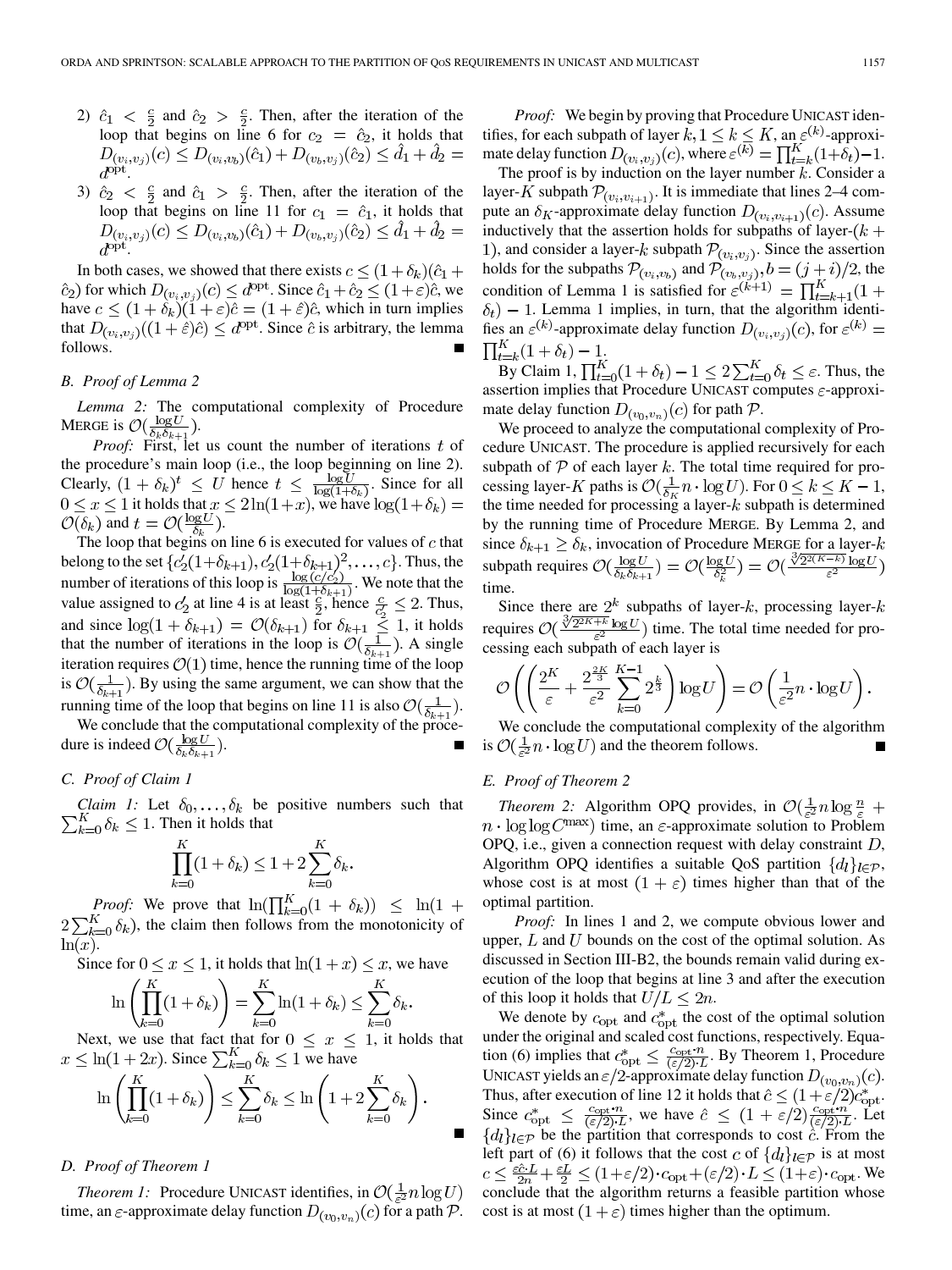We proceed to analyze the computational complexity of Algorithm OPQ. Lines 1 and 2 of the algorithm require  $\mathcal{O}(n)$ time. Each iteration of the loop of line 3 requires also  $\mathcal{O}(n)$ time. Since the total number of iterations is  $\mathcal{O}(\log \log C^{\max})$ , we conclude that the loop requires  $\mathcal{O}(n \cdot \log \log C^{\max})$  time. Theorem 1 implies that the application of Procedure UNICAST for  $U = \frac{4n^2}{\varepsilon}$  (line 11) requires  $\mathcal{O}(\frac{1}{\varepsilon^2}n \cdot \log \frac{n}{\varepsilon})$  time. Thus, we conclude that the computational complexity of the algorithm is  $\mathcal{O}(\frac{1}{\varepsilon^2}n \cdot \log \frac{n}{\varepsilon} + n \cdot \log \log C^{\max}).$ 

## *F. Proof of Lemma 3*

*Lemma 3:* Algorithm POPQ computes, in  $\mathcal{O}(\frac{1}{\varepsilon^2} n \log(nC^{\max}))$  time, an  $\varepsilon$ -approximate delay an  $\varepsilon$ -approximate delay function  $D_{(v_0,v_n)}(c)$  for  $\mathcal{P}$ .

*Proof:* By Theorem 1, Procedure UNICAST yields an  $\varepsilon/3$ -approximate delay function  $D'_{(v_0,v_n)}(c)$ .

Let  $\hat{c}$  be an arbitrary cost. Since  $D'_{(n_0,n_1)}(c)$  is an  $\epsilon/3$ -approximate delay function, there exists such that  $D'_{(n_0,n_1)}(c') \leq D_{(n_0,n_1)}^{\text{opt}}(\hat{c})$ . Furthermore, let  $c'' = \min\{(1 + \varepsilon/3)^t \mid (1 + \varepsilon/3)^t > c'\}.$  Since  $c'' \leq (1+\varepsilon/3)c' \leq (1+\varepsilon/3)^2\hat{c}$ , it holds that  $c'' \leq (1+\varepsilon)\hat{c}$  for  $\varepsilon \leq 1$ . After execution of the loop that begins at line 2 it holds that  $D_{(v_0,v_n)}(c'') \leq D'_{(v_0,v_n)}(c')$ . Hence for  $c'' \leq (1+\varepsilon)\hat{c}$ it holds that  $D_{(v_0, v_n)}(c'') \leq D_{(v_0, v_1)}^{\text{opt}}(\hat{c})$ . Since  $\hat{c}$  is arbitrary, is an  $\varepsilon$ -approximate delay function for  $\mathcal{P}$ .

By Theorem 1, the application of Procedure UNICAST for  $U = n \cdot C^{\max}$  (line 1) requires  $\mathcal{O}((1/\varepsilon^2)n \cdot \log(nC^{\max}))$ time, which is also the computational complexity of Algorithm POPQ.

## *G. Proof of Lemma 4*

*Lemma 4:* Let  $\mathcal{T}_{(v_i, v_i)}$  be a layer-k subtree. Suppose that each branch  $\mathcal{T}_{(v_i, v_j)}$  of  $\mathcal{T}_{(v_i, v_i)}$  has a corresponding  $\varepsilon$ -approximate delay function  $D_{(v_j, v_j)}(c)$  that includes  $\mathcal{O}(\frac{\log U}{\delta \mu})$ segments. Then, Procedure MIN-MAX-MERGE computes, in  $\mathcal{O}(\frac{1}{\delta_k}m_i\log m_i\log U)$  time, an  $\varepsilon$ -approximate delay function  $D_{(v_i, v_i)}(c)$  for the subtree  $\mathcal{T}_{(v_i, v_i)}$ .

*Proof:* First, we prove the following claim: at each iteration of the loop that begins on line 6 for each  $(v_i, v_j) \in \mathcal{T}$  it holds that  $c_j$  is the minimum cost of supporting delay requirement d, i.e.,  $c_j = \min\{c \mid D_{(v_i, v_j)}(c) \leq d\}$ . Clearly, the claim holds at the beginning of iteration 1. Suppose inductively that, the claim holds at the beginning of iteration  $k$ , we prove that the claim holds at the end of the iteration. We denote the value of d at the beginning of the iteration by  $d'$  and in the end of the iteration by  $d''$ . Note that  $d'' < d'$  and in the end of the iteration it holds that  $D_{(v_i, v_j)}(c_j) \le d''$  for each  $(v_i, v_j) \in \mathcal{T}$ . Thus, for each  $j \notin S$ , since the value of  $c_j$  does not change during the iteration, it holds that  $c_i$  is a minimum cost of supporting  $d''$ . For each  $j \in S$ ,  $c_j$  is set to minimum cost of supporting a delay lower than d'. Thus, since  $d'' < d'$  and  $D_{(v_i, v_j)}(c_j) \le d''$ , it holds that  $c_i$  is a minimum cost of supporting  $\overline{d}''$ .

Next, we prove that, for arbitrary cost  $\hat{c}$ ,  $1 \leq \hat{c} \leq U$ , it holds that  $D_{(v_i, v_i)}((1 + \varepsilon)\hat{c}) \leq D_{(v_i, v_i)}^{\text{opt}}(\hat{c})$ . We denote by  $\hat{d}^{\text{opt}}$  the minimum delay supported by  $\mathcal{T}_{(v_i, v_i)}$ 

at cost  $\hat{c}$ , i.e.,  $d^{\text{opt}} = D^{\text{opt}}_{(n+1)}(\hat{c})$ . In addition, we denote, for each  $\hat{d}^{\text{opt}}$ ,  $\hat{c}_j = \min\{c \, | \, D_{(v_i, v_j)}(c) \leq \hat{d}^{\text{opt}} \}, \hat{d}_j = D_{(v_i, v_j)}(\hat{c}_j).$ Let  $\ddot{d} = \max_{(v_i, v_j) \in \mathcal{T}} d_j$ .

The condition of the lemma implies that, for each  $(v_i, v_j) \in$ T, it holds that  $\hat{c}_j \leq (1+\varepsilon)\hat{c}_i^{\text{opt}}$ . Consider the iteration of the loop that begins on line 6 in which  $d = \hat{d}$ . The claim above implies that, for each  $(v_i, v_j) \in \mathcal{T}$ , it holds that  $c_j =$  $\min\{c \mid D_{(v_i, v_j)}(c) \leq d\} = \hat{c}_j$ . Thus, for each  $(v_i, v_j) \in \mathcal{T}$ , it holds that  $c_j \leq (1+\varepsilon)c_j^{\text{opt}}$  and, after execution of line 7 we have  $D_{(v_i, v_i)}(c) \leq \hat{d}^{\text{opt}},$  where  $c = \sum_{(v_i, v_j) \in \mathcal{T}} c_j \leq (1 + \varepsilon) \hat{c}^{\text{opt}}.$ We thus proved that  $D_{(v_i, v_i)}(c)$  is a  $\varepsilon$ -approximate delay function of  $\mathcal{T}_{(v_i, v_i)}$ .

We proceed to analyze the computational complexity of Procedure MIN–MAX–MERGE. The loop that begins at line 1 requires  $\mathcal{O}(m_i)$  time. At each iteration of the loop that begins at line 6, we examine a segment of  $D_{(v_i, v_j)}(c)$  for some branch  $\mathcal{T}_{(v_i, v_j)}$  of  $\mathcal{T}_{(v_i, v_i)}$ . Since the delay function of the branch has  $\mathcal{O}(\frac{\log U}{\delta_k})$  segments, the number of iterations of the loop is  $\mathcal{O}(\frac{1}{\delta}m_i \log U)$ . All lines in the loop, except for lines 10–12 and 13, can be executed in  $\mathcal{O}(1)$  time. The total computational complexity of line 10 is  $\mathcal{O}(\frac{1}{\delta_k}m_i \log U)$ . If we use a binary tree to keep values of  $d_j$ , then the total computational complexity of lines 11 and 13 is  $\mathcal{O}(\frac{1}{\delta_k}m_i\log m_i\log U)$ . Line 12 returns the sum c of budgets  $c_j$  allocated to each branch  $\mathcal{T}_{(v_i, v_j)}$ . If we maintain c by updating it each time  $c_i$  changes, then the total time required for line 12 is equal to that required for line 10, i.e.,  $\mathcal{O}(\frac{1}{\delta_k}m_i \log U)$ . We conclude that the total computational complexity of the procedure is  $\mathcal{O}(\frac{1}{\delta_k}m_i \log m_i \log U)$ .

#### *H. Proof of Theorem 3*

*Theorem 3:* Procedure MULTICAST identifies, in  $\mathcal{O}(\frac{1}{\epsilon^2}nH^2\log U)$  time, an  $\epsilon$ -approximate delay function  $D_{(s,s)}(c)$  for a tree T.

*Proof:* We showed above (see Section IV.A.2) that Procedure MULTICAST identifies an  $\varepsilon^{(0)}$ -approximate delay function for tree T, where  $\varepsilon^{(0)} = \prod_{k=0}^{n-1} (1+\delta_k)^2 - 1$ . Note that and , where the last inequality follows from Claim 1. After substituting for  $\delta_k$ , according to (10) we have  $\sum_{k=0}^{H-1} 6\delta_k \leq \varepsilon$ . We conclude that the procedure computes an  $\varepsilon$ -approximate delay function  $D_{(s,s)}(c)$  for the tree  $\mathcal T$ .

We proceed to analyze the computational complexity of Procedure MULTICAST. The complexity is dominated by time required to execute Procedure MERGE, which is executed for each subtree of each layer. Since Procedure MERGE is applied for functions with  $\mathcal{O}(\frac{1}{\delta_k} \log U)$  segments, its computational complexity for a branch of layer-k subtree is  $\mathcal{O}(\frac{\log U}{\delta^2})$  (by Lemma 2). As the number of branches of layer- $k$  subtrees is  $n_{k+1}$ , the time required for invoking Procedure MERGE for layer k subtrees is  $\mathcal{O}(\frac{n_{k+1} \log U}{\delta_k^2})$ . Thus, the total time  $T_1$ required for execution of Procedure MERGE for all layers is